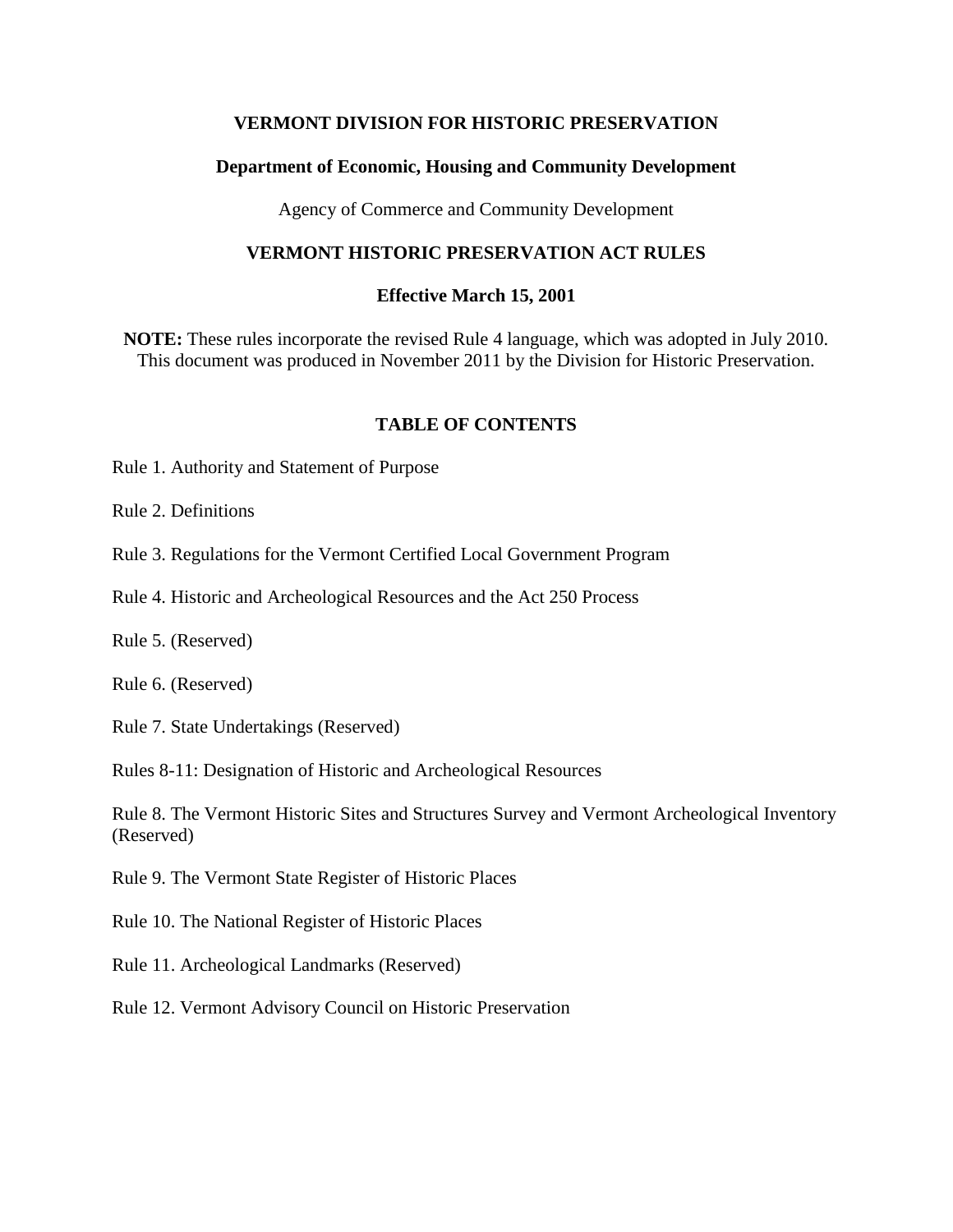#### **Rule 1. AUTHORITY AND STATEMENT OF PURPOSE**

The Division for Historic Preservation (Division) is authorized by 22 V.S.A. § 723(10) to adopt rules and carry out the purposes of the Vermont Historic Preservation Act (VHPA), 22 V.S.A. chapter 14.

These Rules address the responsibilities of the Division, the State Historic Preservation Officer (SHPO), and the Vermont Advisory Council on Historic Preservation (Council) with respect to the Act 250 Environmental Board process, designation of resources to the State and National Registers of Historic Places, and other functions with which the Division, the SHPO, and the Council are charged pursuant to the VHPA.

#### **Rule 2. DEFINITIONS**

The Definitions set forth herein apply to the rules of the Division for Historic Preservation, with the exception of Rule 3. Additional explanatory information, citations, and examples may be found in supplemental materials prepared by the Division.

**2.1 "Act 250"** means 10 V.S.A. chapter 151, as amended from time to time.

**2.2 "Adverse effect"** means a change in a historic property's or historic resource's integrity of location, design, setting, materials, workmanship, feeling, and association resulting from: physical destruction, damage or alteration; introduction of incongruous or incompatible effects such as isolation of a historic structure from its historic setting; new property uses; or new visual, audible or atmospheric elements.

**2.3 "Agency" (including "state agency" or "independent agency")** means any agency, board, department, division, commission, committee, branch or authority of the state.

**2.4 "Applicant"** means the property owner, developer of the project, or other person who has applied for an Act 250 permit.

**2.5 "Archeological Guidelines"** means the Guidelines for Conducting Archeological Studies in Vermont, adopted or promulgated by and periodically updated by the SHPO to provide guidance on statewide policies and on appropriate archeological field methodology, documentation, reporting, management of archeological collections, and public education requirements for archeological investigations.

**2.6 "Archeological landmark"** means an archeological site of significance to the scientific study or public representation of the state's historical, prehistorical or aboriginal past designated pursuant to 22 V.S.A. § 763.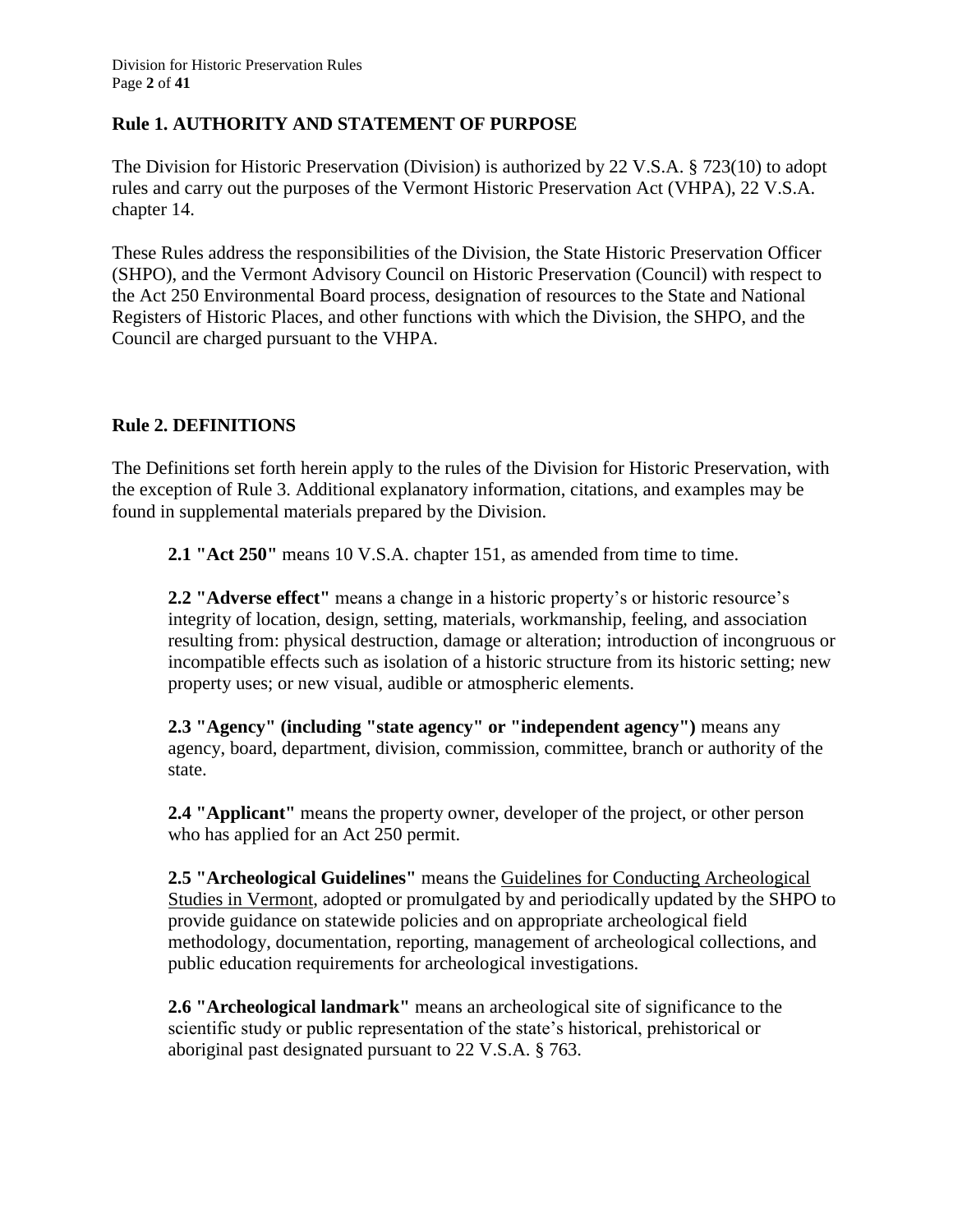**2.7 "Archeological site"** means any aboriginal mound, fort, earthwork, village location, burial ground, historic or prehistoric ruin, mine, cave, or other location which is or may be a source of important archeological data, as set forth at 22 V.S.A. § 701(8)*.*

**2.8 "Area of potential effects"** means the geographic area or areas within which an undertaking may directly or indirectly cause changes in the character or use of historic properties, should such properties exist. Such area shall include the project area, and may include additional areas outside of the project area. Identification of the area of potential effects shall be determined after consideration of the scale and nature of an undertaking, and may vary with different kinds of effects caused by the same undertaking.

**2.9 "CLG"** means Certified Local Government, a federal program established by the National Historic Preservation Act (NHPA) that is administered by the Division under Rule 3 of these rules.

**2.10 "Council" or "Advisory Council"** means the Vermont Advisory Council on Historic Preservation as created by the VHPA at 22 V.S.A. § 741.

**2.11 "Cultural Landscape"** means a geographic area associated with a historic event, activity, or person which exhibits other cultural values. There are four general types of cultural landscapes, not mutually exclusive: historic sites; historic designed landscapes; historic vernacular landscapes; and sites of non-western and western world view landscape value, including places of religious or other traditional significance to other ethnic or cultural communities.

**2.12 "Days"** means calendar days. If the final day of an allowed timeframe falls on a Saturday, Sunday, or holiday, the timeframe shall extend to the following business day.

**2.13 "District"** means a group of buildings, sites, structures, objects, and/or landscape features linked together by a common history and development and forming a cohesive and recognizable entity such as, but not limited to, a historic village center, residential neighborhood, adjacent historic farms along a rural valley, the archeological remains of such areas, or a group of related archeological sites in a given geographic area.

**2.14 "Division"** means the Division for Historic Preservation as created by the VHPA at 22 V.S.A. § 721.

**2.15 "Effect"** means an alteration of a characteristic or characteristics of a historic property which characteristics may qualify such property for inclusion in the State or National Register.

**2.16 "Eligible for the State and National Register"** means meeting the criteria for listing, though not officially listed in either Register. See Rules 2.27 and 2.40.

**2.17 "Field inspection"** means visiting a project area to quickly assess the physical landscape for archeological sensitivity, to identify areas that have been significantly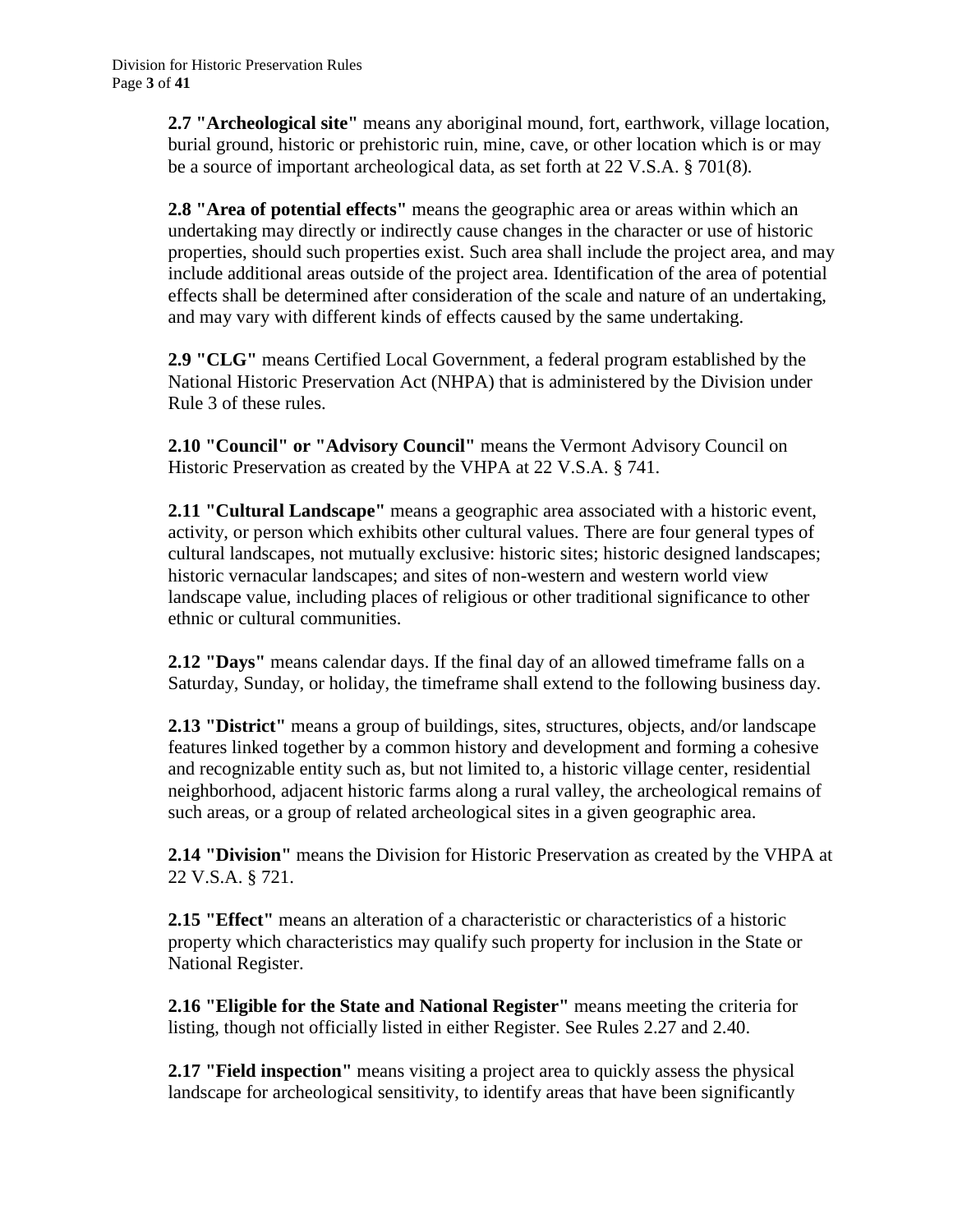disturbed in the past, and to identify potential archeological issues that should be considered during project planning.

**2.18 "Field investigation"** means the study of the traces of human culture at any land or water site by means of surveying, digging, sampling, excavating, removing surface or subsurface objects, or going on a site with that intent, as set forth at 22 V.S.A. § 701(4).

**2.19 "Ground disturbance" or "soil disturbance"** means a natural or man-made alteration of the soil that alters or destroys the integrity of any archeological sites contained in that soil.

**2.20 "Historic preservation"** means the research, protection, restoration, and rehabilitation of buildings, structures, objects, districts, areas, and sites significant in the history, architecture, archeology or culture of this state, its communities, or the nation, as set forth at 22 V.S.A. § 701(5).

**2.21 "Historic property" or "resource"** means any building, structure, object, district, area, or site that is significant in the history, architecture, archeology or culture of this state, its communities, or the nation, as set forth at 22 V.S.A. § 701(6). When used without the term "historic" in these rules, the term "resource" shall mean any building, structure, object, district, area or archeological site which is the subject of evaluation, though not yet identified as significant.

**2.22 "Historic site"** means, for the purposes of Act 250 and as defined in 10 V.S.A § 6001(9), any site, structure, district or archeological landmark which has been officially included in the State Register of Historic Places and/or the National Register of Historic Places, or which is established by testimony of the Council as being historically significant.

**2.23 "Historically Significant"** means a historic property or historic resource that is eligible for the State Register or National Register.

**2.24 "Mitigation"** means one or more measures that would modify an undertaking in order to avoid an adverse or an undue adverse effect on a resource, or otherwise compensate for its damage or loss.

**2.25 "National Historic Preservation Act (NHPA)"** means 16 U.S.C. §§ 470 – 470x-6, as amended from time to time.

**2.26 "National Register"** means the National Register of Historic Places established by the NHPA.

**2.27 "National Register Criteria"** means the criteria set forth at 36 CFR 60.4, used by the Secretary of the Interior and related National Register Bulletins published by the U.S. Department of the Interior, National Park Service to evaluate the qualifications of historic properties for the National Register.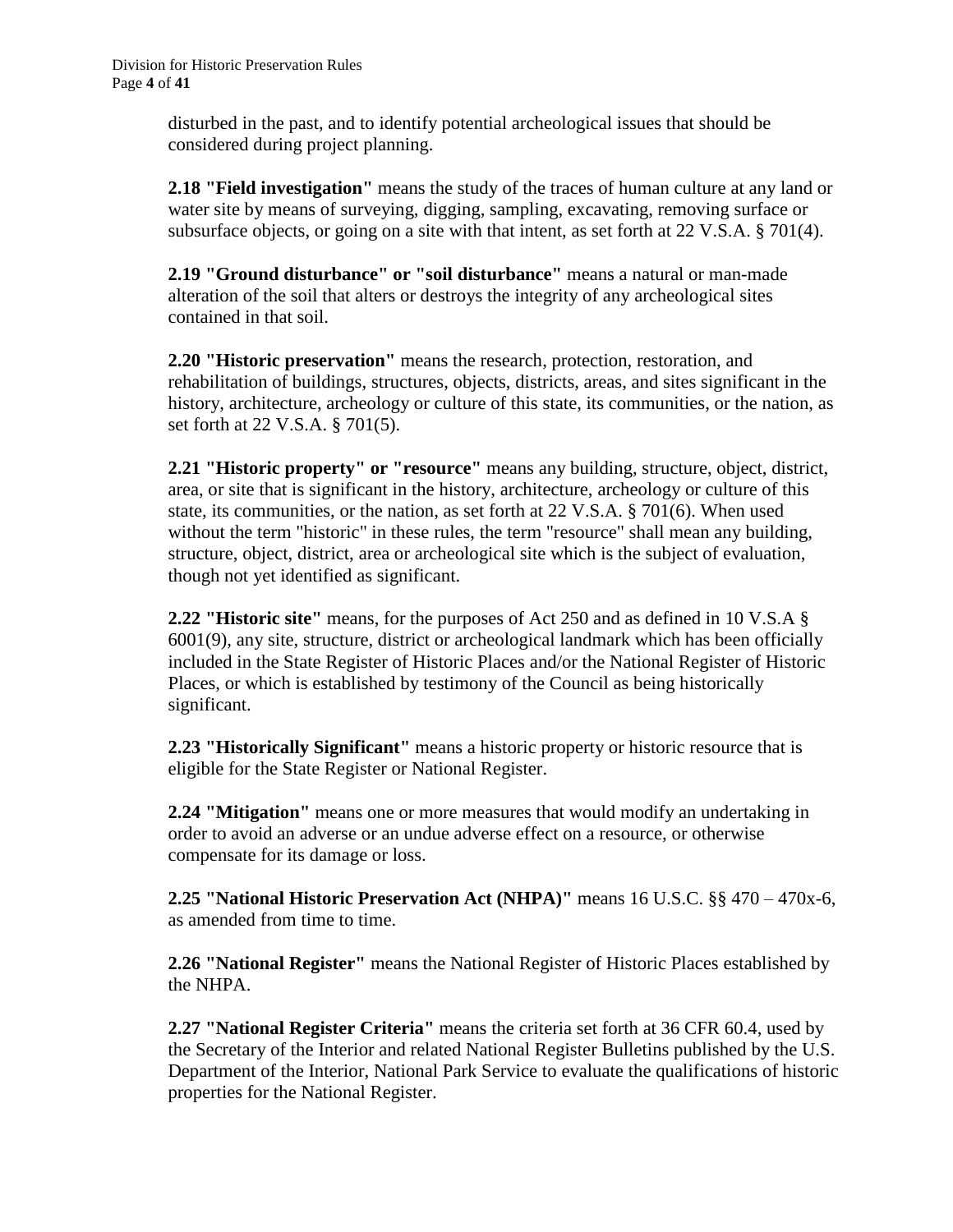**2.28 "Participation"** means under 22 V.S.A. § 742(a)(8), the performance by the SHPO and Division of certain functions in federal and nonfederal undertakings, as delegated by the Council.

**2.29 "Potential archeological site"** means an area that has a high probability of containing a significant archeological site.

**2.30 "Potentially significant property or resource"** means a property or resource that may meet the criteria for eligibility for the State and National Registers, or that shows a likelihood of containing historic or prehistoric archeological sites based on historic maps, information provided by individuals knowledgeable about the history or prehistory of the area, a predictive model(s) adopted by the Council, or other archival sources. (See Rule 2.21)

**2.31 "Predictive model"** means an analytical tool developed and used by professional archeologists to identify the archeological sensitivity of a particular property or landscape*.* A predictive model predicts where archeological sites are likely to be found based on a clustering of needed human resources such as food, water, shelter, and raw materials, and other environmental factors. Predictive models must be approved by the Council.

**2.32 "Project Area"** means, for the purposes of review by the Division and the Council of an Act 250 application, the entire area subject to the application, including portions to be developed and those to be left undisturbed.

**2.33 "Qualified Professional"** means a person who meets the Professional Qualifications Requirements published by the National Park Service at 36 CFR 61, as may be supplemented by the SHPO's policies from time to time. In addition, a Qualified Professional may be a professional who meets the standard for historic preservationist or other discipline, as adopted and published by the Division and/or the National Park Service.

**2.34 "RPC"** means a regional planning commission in Vermont.

**2.35 "Secretary"** means the Secretary of the Vermont Agency of Commerce and Community Development.

**2.36 "Secretary of the Interior's Standards"** means the Secretary of the Interior's Standards for the Treatment of Historic Properties, 36 CFR Part 68, July 12, 1995 Federal Register (Vol, 60, No. 133), as they may be amended from time to time, and accompanying Guidelines. The Standards for Rehabilitation will apply to work on buildings, except in unusual cases involving reconstruction or museum-quality restoration of buildings when the Standards for Reconstruction or Restoration will apply.

**2.37 "Section 106"** means the section of the NHPA that requires each federal agency, and, by extension, any state agency, municipality or other entity using federal money or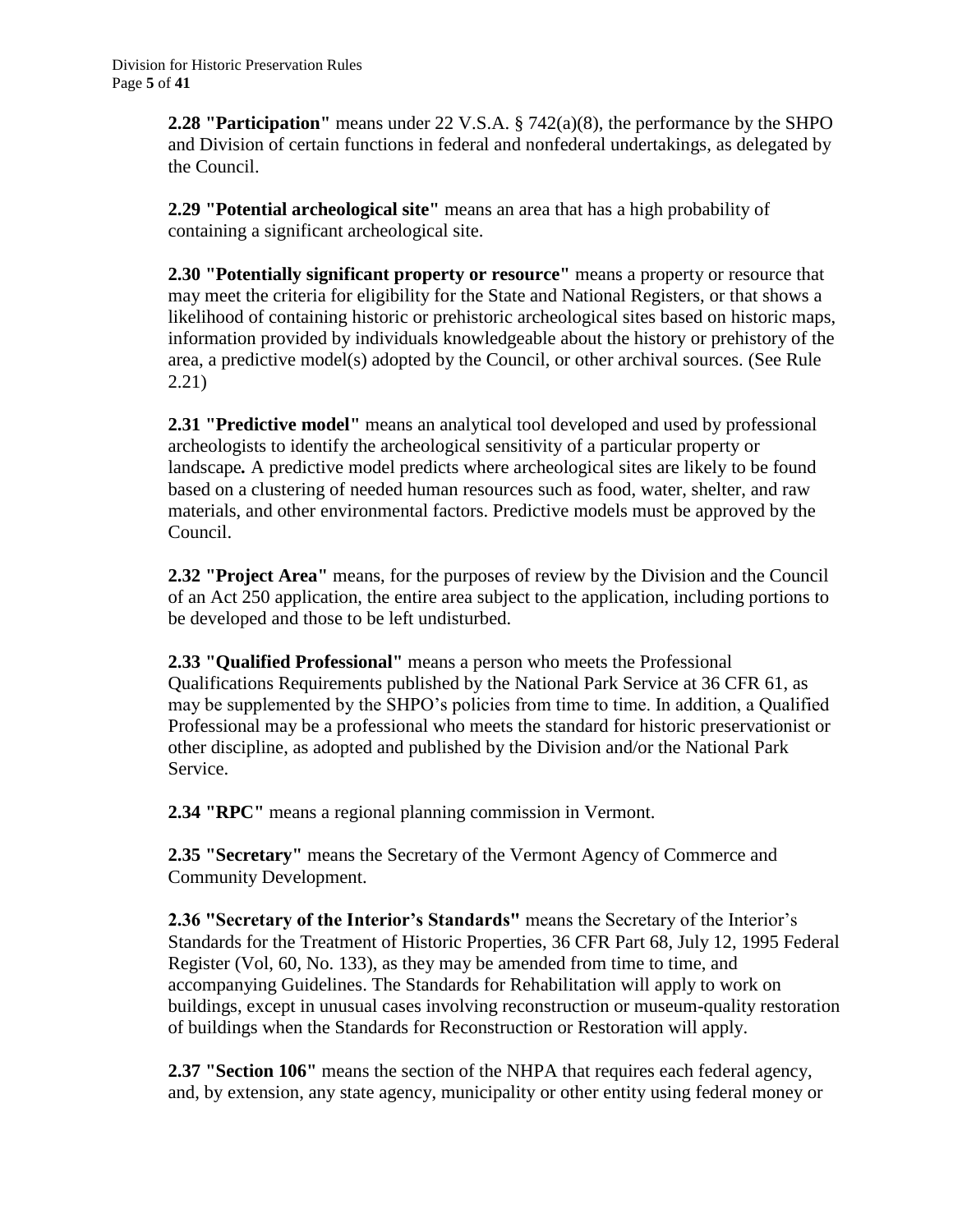applying for a federal permit or license for a particular undertaking, to take into account the effects of its actions on historic properties.

**2.38 "State Historic Preservation Officer" or "SHPO"** means the person appointed under 22 V.S.A. § 723(a), consistent with the requirements of the National Historic Preservation Act, for consultation on federal undertakings.

**2.39 "State Register"** means the State Register of Historic Places, which is the state's official listing of buildings, structures, objects, districts, and sites that are significant in local, state, and/or national history, architecture, archeology, and culture, as authorized by 22 V.S.A. § 723.

**2.40 "State Register criteria"** means the standards the SHPO has adopted pursuant to 22 V.S.A. § 723(a)(2) for listing a property on the State Register. The adopted State Register criteria are identical to the National Register criteria.

**2.41 "Undertaking"** means any project, activity, or program, including action on approval, authorization, license, and permit applications*,* that can result in a change in the character or use of an historic property or historic resource.

**2.42 "Undue adverse effect"** on a historic site for Act 250 purposes means an adverse effect that is not appropriately mitigated or reasonably avoided.

**2.43 "Vermont Archeological Inventory (VAI)"** means the written, photographic, and/or digital record of archeological sites that is maintained by the Division as the inventory of the state's archeological sites. Such archeological sites may be minimally or extensively documented, and may not necessarily meet the criteria for listing on the State or National Registers.

**2.44 "Vermont Historic Preservation Act (VHPA)"** means 22 V.S.A. chapter 14, as amended from time to time.

**2.45 "Vermont Historic Sites and Structures Survey (VHSS)"** means the written, photographic, and/or digital record of historic buildings, districts, structures and objects that is compiled in a standardized format and maintained by the Division as an inventory of the state's resources that are significant for their architectural, historic or engineering merit and that appear to meet the criteria for the State and National Registers of Historic Places.

# **Rule 3. REGULATIONS FOR THE VERMONT CERTIFIED LOCAL GOVERNMENT PROGRAM**

# **3.1 Introduction**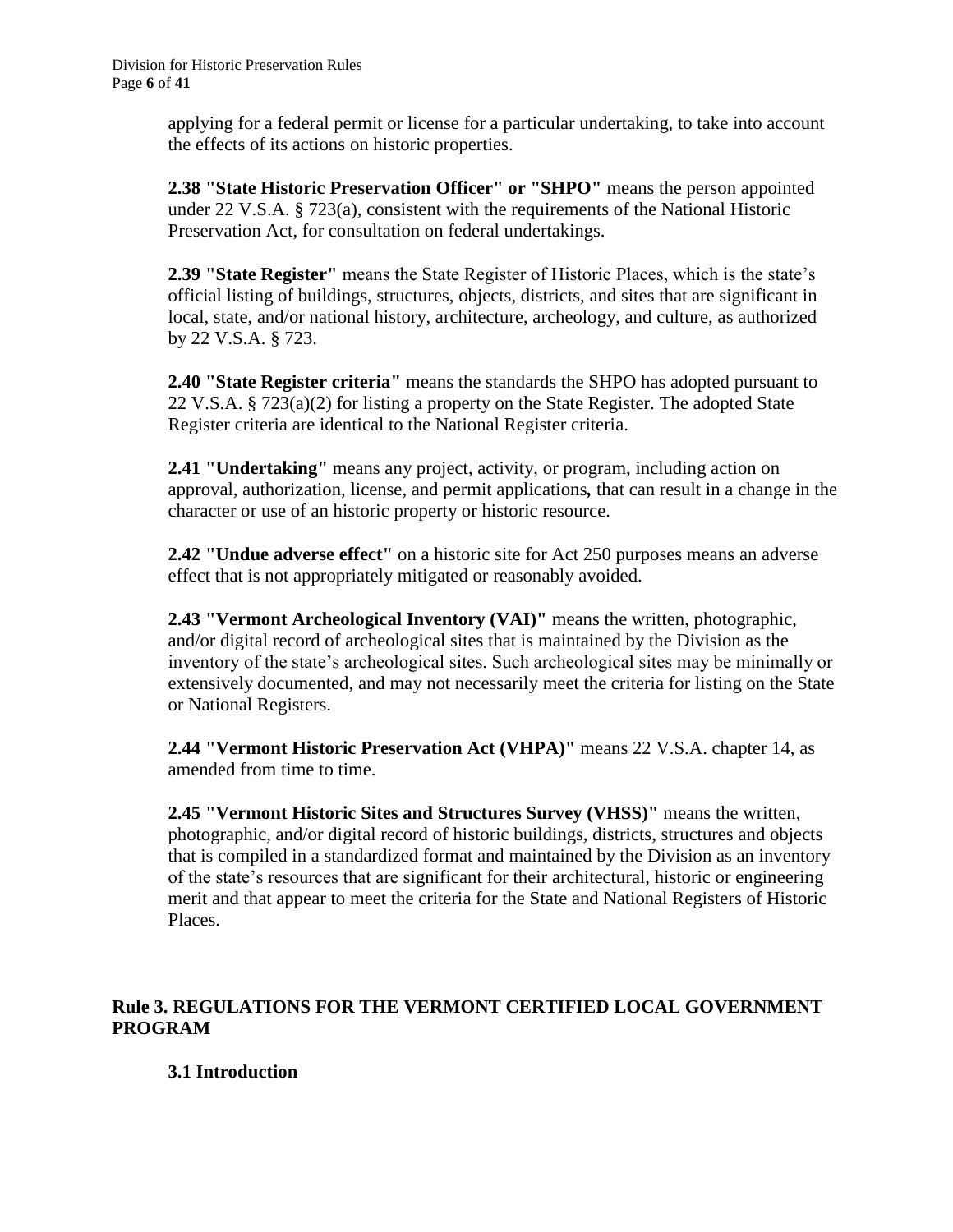**3.1.1 Statutory background.** The National Historic Preservation Act of 1966, as amended (16 U.S.C. Section 470 et seq.) provides for matching grants-in-aid to the states from the Historic Preservation Fund for historic preservation programs and projects. Amendments to the Act passed in 1980 require that at least ten percent of each state's Historic Preservation Fund grant be designated for transfer to certified local governments which apply for the money. Vermont's participation in this federal program is authorized by the Vermont Historic Preservation Act, 22 V.S.A. chapter 14, which also creates the Vermont Division for Historic Preservation and directs the Division to adopt regulations to carry out the purposes of the Act. These regulations are issued to comply with that statutory directive and to implement a program known as the Certified Local Government, or CLG, program, which creates the opportunity for local governments to apply for CLG status and, once certified, to apply for grants-in-aid under the program.

**3.1.2 Historic preservation.** Historic preservation is the thoughtful management of the built environment. In some cases, preservation is a tool for economic development. In others, it is a mechanism to maintain a community's unique identity. But beyond these practical and aesthetic considerations, preservation is part of the Vermont ethic: you don't throw something away if it is still useful. It is good common sense in the fullest sense of the Vermont tradition to conserve, use, and improve what you already have. That is the spirit behind the Vermont CLG program and these regulations.

**3.1.3 Purpose of CLG grants.** Grants to Certified Local Governments will be for activities directly related to the identification, evaluation, or protection of historic and archeological resources that are eligible for Historic Preservation Fund grant assistance.

**3.1.4 Cooperation with local governments.** An integral part of the CLG program will be continuation of the Division for Historic Preservation's strong commitment to working cooperatively with local governments on historic preservation programs. Existing grant programs will continue, so that a community is not required to become a CLG in order to receive funds for historic preservation purposes. Grants received through the CLG program, however, will be locally administered. Along with this added local administrative responsibility goes the potential for significantly increased funding from Congress through future grant programs which may be based on CLG status. Local matching funds will be required for all CLG grants.

**3.1.5 Where to get more information.** Inquiries about the Vermont CLG program should be directed to the Vermont Division for Historic Preservation.

**3.2 Definitions**. These definitions apply to the Regulations for the Vermont Certified Local Government Program.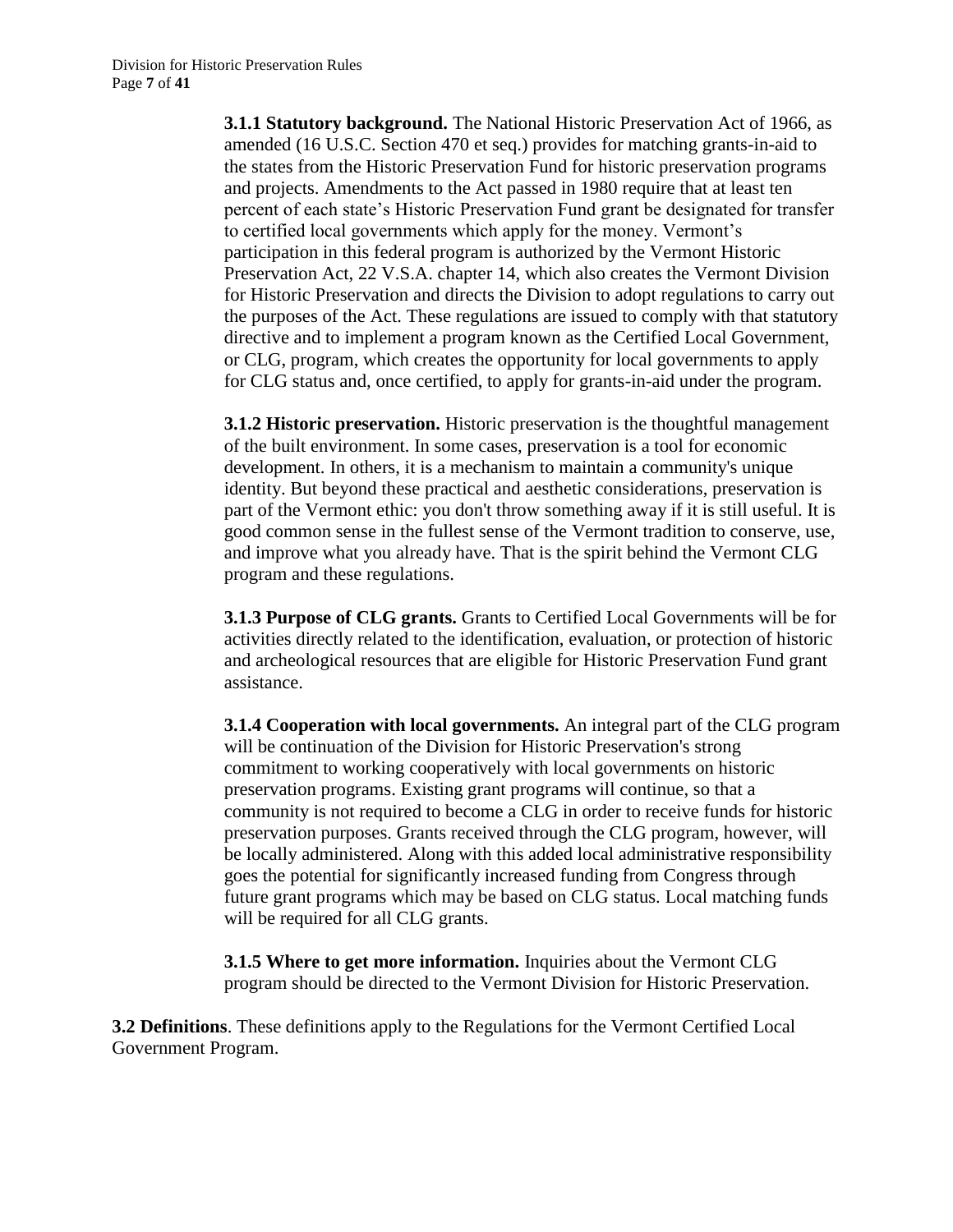**3.2.1 "Certified Local Government"** or **"CLG"** means a local government that has been certified by the National Park Service to carry out the purposes of the National Historic Preservation Act, as amended, in accordance with Section  $101(c)$  of the Act.

**3.2.2 "Chief elected local official"** means the chairman of a board of selectmen in a town, the mayor of a city, the chairman of the board of trustees in a village or any other elected head of a local government.

**3.2.3 "CLG share"** means the federal funding authorized for transfer to local governments in accordance with Section 103(c) of the National Historic Preservation Act, as amended, and these regulations.

**3.2.4 "Commission"** means the historic preservation review commission established by a local government in accordance with section 3.3.1(2) of these regulations.

**3.2.5 "Comprehensive historic preservation planning"** means an ongoing process that is consistent with technical standards issued by the United States Department of the Interior and which produces reliable, understandable, and upto-date information for decision making related to the identification, evaluation, and protection/treatment of historic resources.

**3.2.6 "Council"** means the Vermont Advisory Council on Historic Preservation.

**3.2.7 "Designation"** means the identification and registration of properties for protection that meet criteria established by the State or local government for significant historic and prehistoric resources within the jurisdiction of the local government. Designation includes the identification and registration of resources according to State or local criteria which must be consistent with the Secretary of the Interior's Standards for Identification and Registration.

**3.2.8 "Division"** means the Division for Historic Preservation as created by the Vermont Historic Preservation Act, 22 V.S.A. chapter 14.

**3.2.9 "Historic Preservation"** includes identification, evaluation, recordation, documentation, curation, acquisition, management, stabilization, maintenance, interpretation, conservation, research, protection, restoration, and rehabilitation and education and training regarding the foregoing activities of any prehistoric or historic district, site, building, structure, or object significant in American history, architecture, archeology, engineering, or culture.

**3.2.10 "The Historic Preservation Fund Grants Manual"** means the document that sets forth federal administrative procedures and requirements for activities concerning the federally related historic preservation programs of the states, and certified local governments. This Manual includes requirements and procedures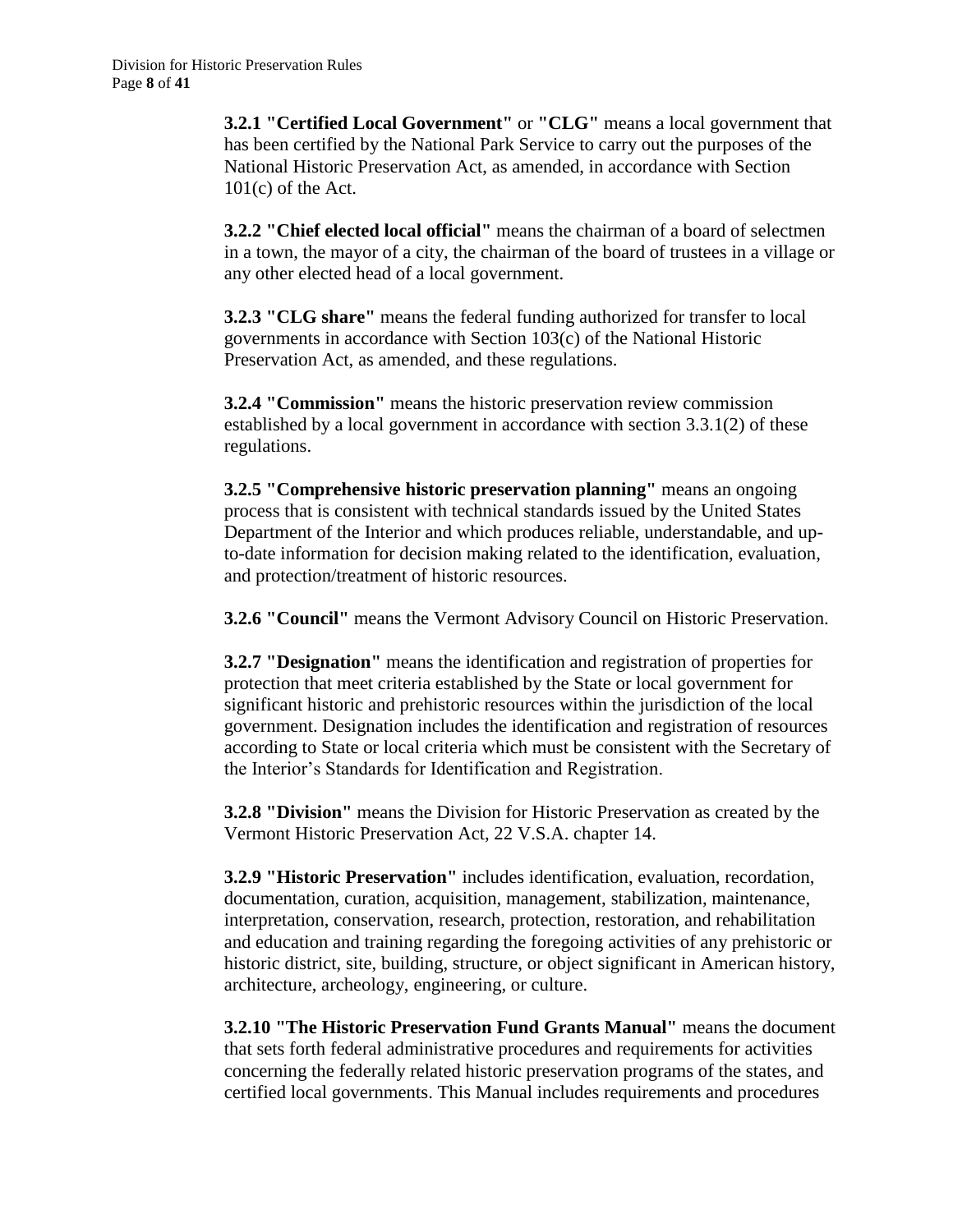for the administration of the historic preservation grants-in-aid program, which includes the program described in these regulations.

**3.2.11 "Historic property"** or **"resource"** means any building, structure, object, district, area or site that is significant in the history, architecture, archeology or culture of this state, its communities or the nation.

**3.2.12 "Local government"** means a town, city, village, or municipality, the existence of which is authorized by law, or any general purpose political subdivision of the state.

**3.2.13 "National Register of Historic Places"** or **"National Register"** means the national list of districts, sites, buildings, structures, and objects significant in American history, architecture, archeology, engineering, and culture, maintained by the United States Secretary of the Interior under the authority of Section 101(a)(1)(A) of the National Historic Preservation Act, as amended.

**3.2.14 "Protection"** means a local review process under State or local law for proposed demolition of, changes to, or other action that may affect historic properties. The CLG's review process applies only to properties designated pursuant to State or local laws and procedures and does not include properties listed on or determined eligible for the National Register of Historic Places unless such properties were designated under the appropriate State or local process.

**3.2.15 "Secretary"** means the Secretary of the Interior. Unless otherwise stated in law or regulation, the Secretary has delegated the authority and responsibility for administering the National Historic Preservation program to the National Park Service.

**3.2.16 "State Historic Preservation Officer"** or **"SHPO"** means the person appointed under 22 V.S.A. § 722(a), consistent with the requirements of the National Historic Preservation Act for consultation on federal undertakings. Pursuant to 22 V.S.A. §723(b), the SHPO may delegate to a Deputy SHPO the duties and responsibilities of the SHPO in the SHPO's absence. In addition, the SHPO may delegate duties to such Division staff as are necessary to carry out the purposes of the Division.

**3.2.17 "Vermont Archeological Inventory"** means the written, photographic, and/or digital record of archeological sites that is maintained by the Division as the inventory of the state's archeological resources. Such archeological sites may be minimally or extensively documented, and may not necessarily meet the criteria for listing on the State or National Registers.

**3.2.18 "The Vermont Historic Sites and Structures Survey"** means the written, photographic, and/or digital record of historic buildings, districts, structures and objects that is compiled in a standardized format and maintained by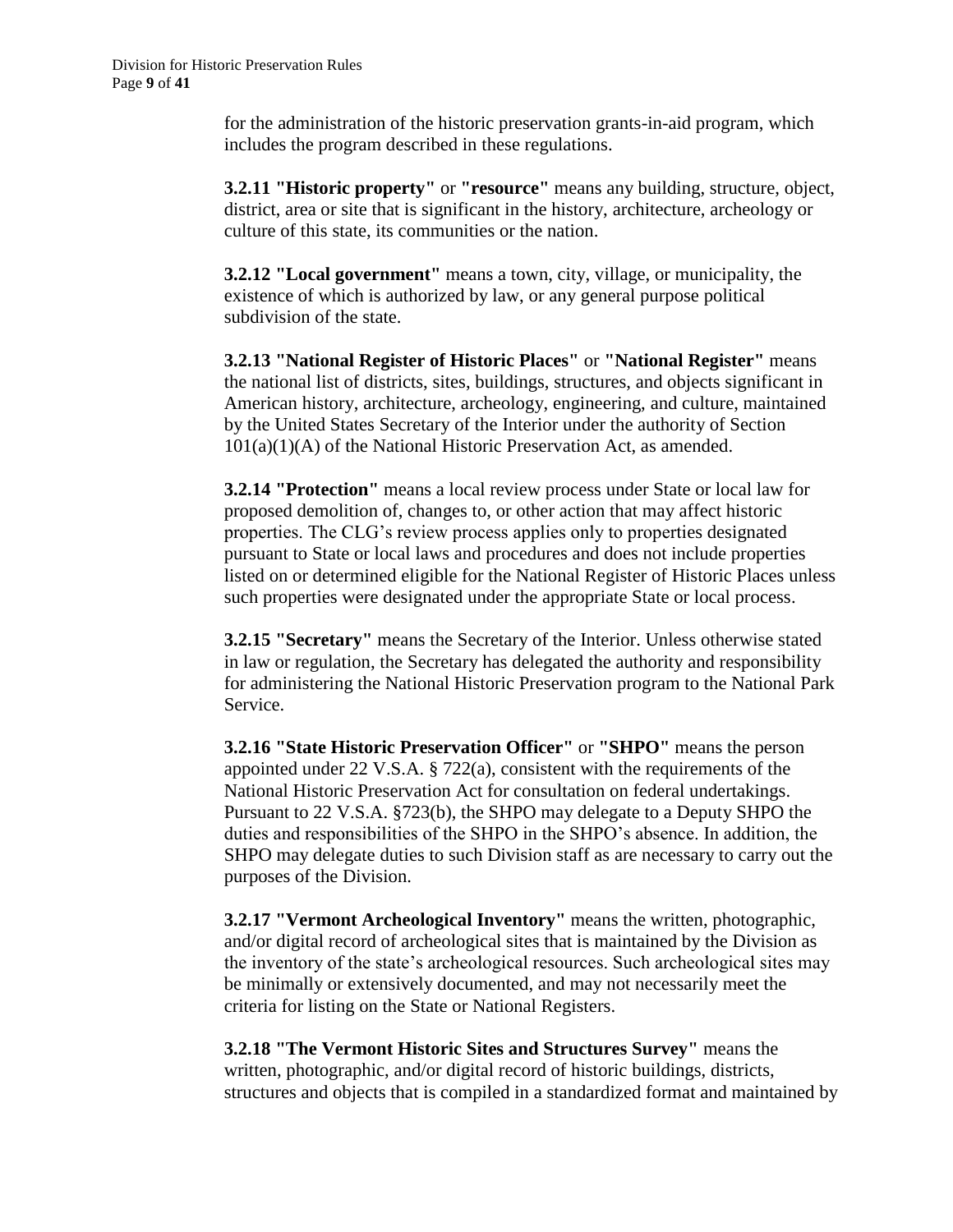the Division as an inventory of the state's resources that are significant for their architectural, historic, or engineering merit and that appear to meet the criteria for the State and National Registers of Historic Places.

#### **3.3 The certification process.**

#### **3.3.1 Request for certification.**

**3.3.1.1** Any local government may request certification from the SHPO on forms provided by the Division. A request for certification shall be approved by the SHPO for forwarding to the National Park Service when the local government making the request has submitted written documentation of compliance with the following requirements:

> **(1)** The local government has agreed to enforce, within its jurisdiction, the provisions of the Vermont Planning and Development Act (24 V.S.A. chapter 117), the Vermont Historic Preservation Act (22 V.S.A. chapter 14), and any other state or local legislation which may be enacted for the designation and protection of historic properties.

**(2)** The local government has established by action appropriate to its procedures a historic preservation review commission of not less than three nor more than nine members appointed by the legislative body of the local government. The action establishing the commission shall include the following information:

> **(A)** That the commission be composed of professional and lay members, a majority of which reside within the jurisdiction of the local government.

**(B)** That all members have demonstrated interest, competence or knowledge in historic preservation.

**(C)** That to the extent available within the jurisdiction of the local government, at least a majority of the members shall be professionals who meet "the Secretary's Professional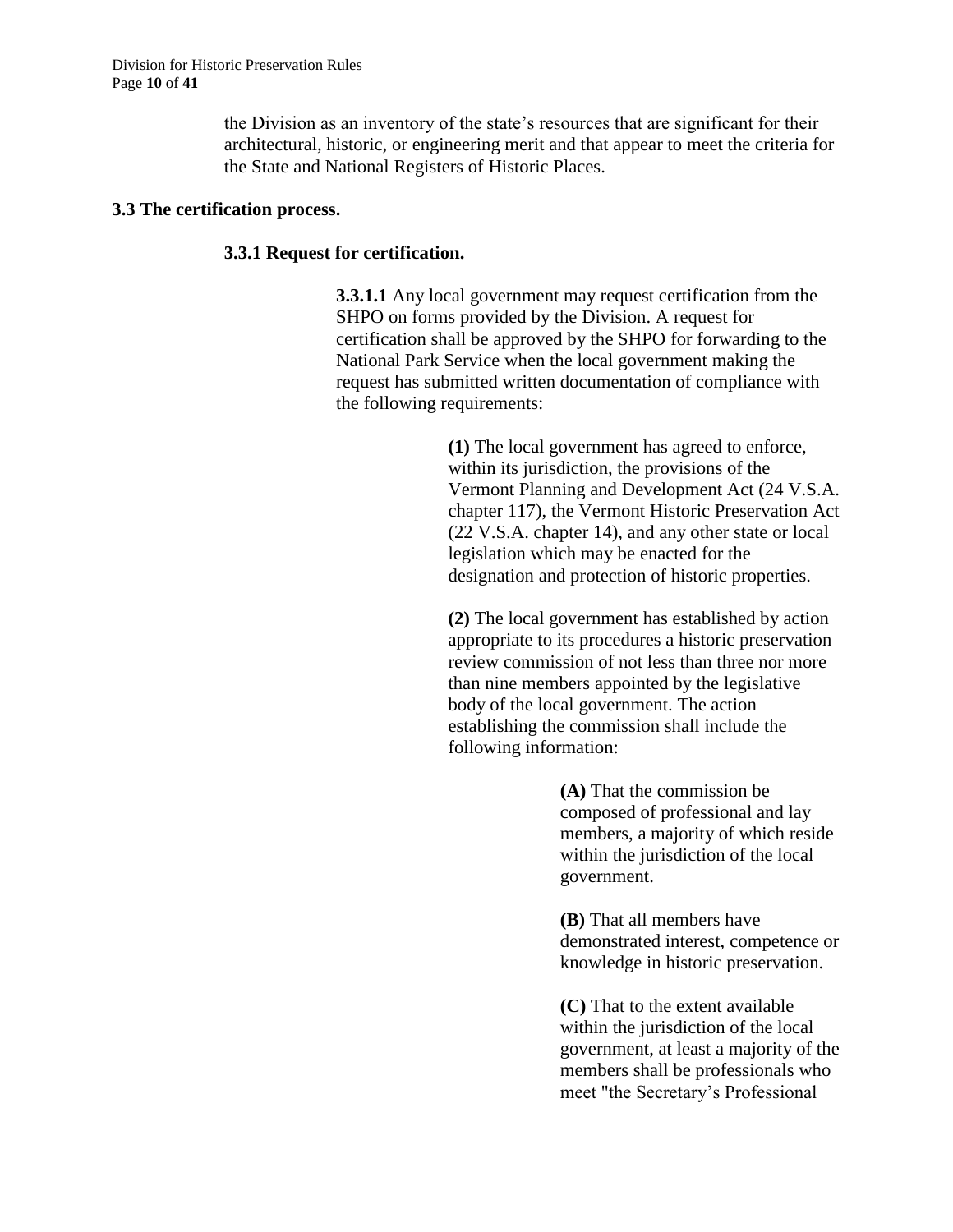Qualifications Standards" published by the National Park Service in 36 CFR 61 including those from the disciplines of history, prehistoric or historic archeology, architectural history, architecture and historical architecture who meet the requirements of Appendix A. Members representing other historic preservation related disciplines, such as urban planning, American studies, American civilization, cultural geography, or cultural anthropology, and lay members are encouraged.

**(D)** That all activities of the commission shall be conducted in accordance with the terms of the Vermont Open Meeting Law (1 V.S.A. chapter 5, subchapter 3), and that the commission shall take additional steps as it deems appropriate to stimulate public participation in commission activities, such as, publishing its minutes, publishing the procedures by which assessments of potential National Register nominations will be carried out or using public service announcements to publicize commission activities. The commission may withhold from disclosure to the public information about the location, character, or ownership of archeological resources if such disclosure might risk harm to the resource.

**(E)** That the commission shall have written rules of procedure, including conflict of interest provisions incorporating the detailed requirements involving conflict of interest set out in the "Historic Preservation Fund Grants Manual."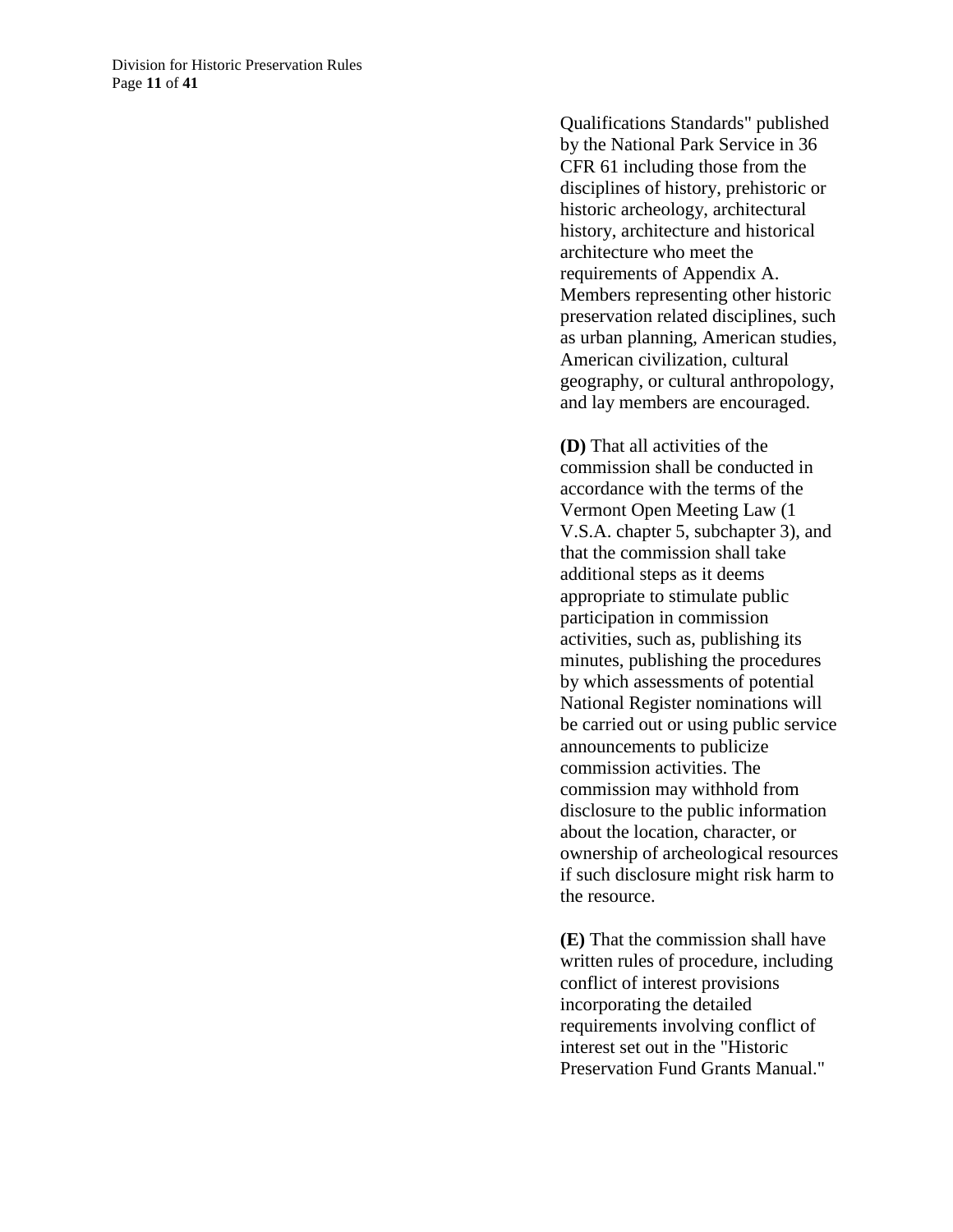**(F)** That the commission shall have the following responsibilities, to be carried out in coordination with and in accordance with format and standards established by the Division:

> **(i)** Creation and maintenance of a system for the survey and inventory of historic properties within its jurisdiction that is coordinated with the *Vermont Historic Sites and Structures Survey* and the *Vermont Archeological Inventory*.

**(ii)** Preparation, for submission to the Division by the legislative body of the local government, of a report concerning properties within its jurisdiction which are under consideration for nomination for inclusion on the National Register. The report shall be prepared in cooperation with the Division and shall be prepared in a manner consistent with the following requirements of the National Historic Preservation Act:

 $101(c)(2)(A)$  "Before a property within the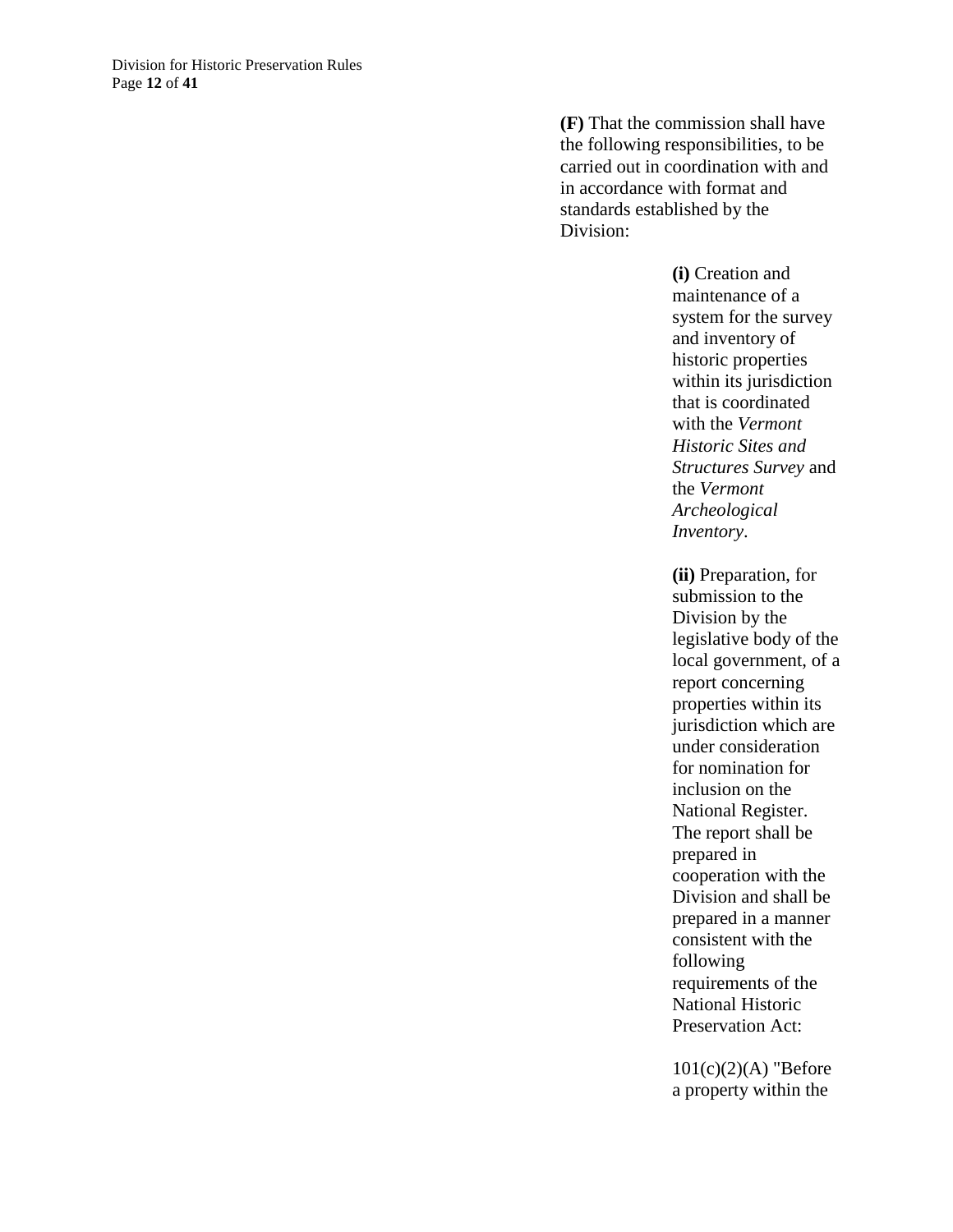jurisdiction of the certified local government may be considered by the State to be nominated to the Secretary for inclusion on the National Register, the State Historic Preservation Officer shall notify the owner, the applicable chief local elected official, and the local historic preservation commission. The commission, after reasonable opportunity for public comment, shall prepare a report as to whether or not such property, in its opinion, meets the criteria of the National Register. Within sixty days of notice form the State Historic Preservation Officer the chief elected local official shall transmit the report of the commission and his recommendation to the State Historic Preservation Officer. Except as provided in subparagraph (B), after receipt of such report and recommendation, or if no such report and recommendation are received within sixty days, the State shall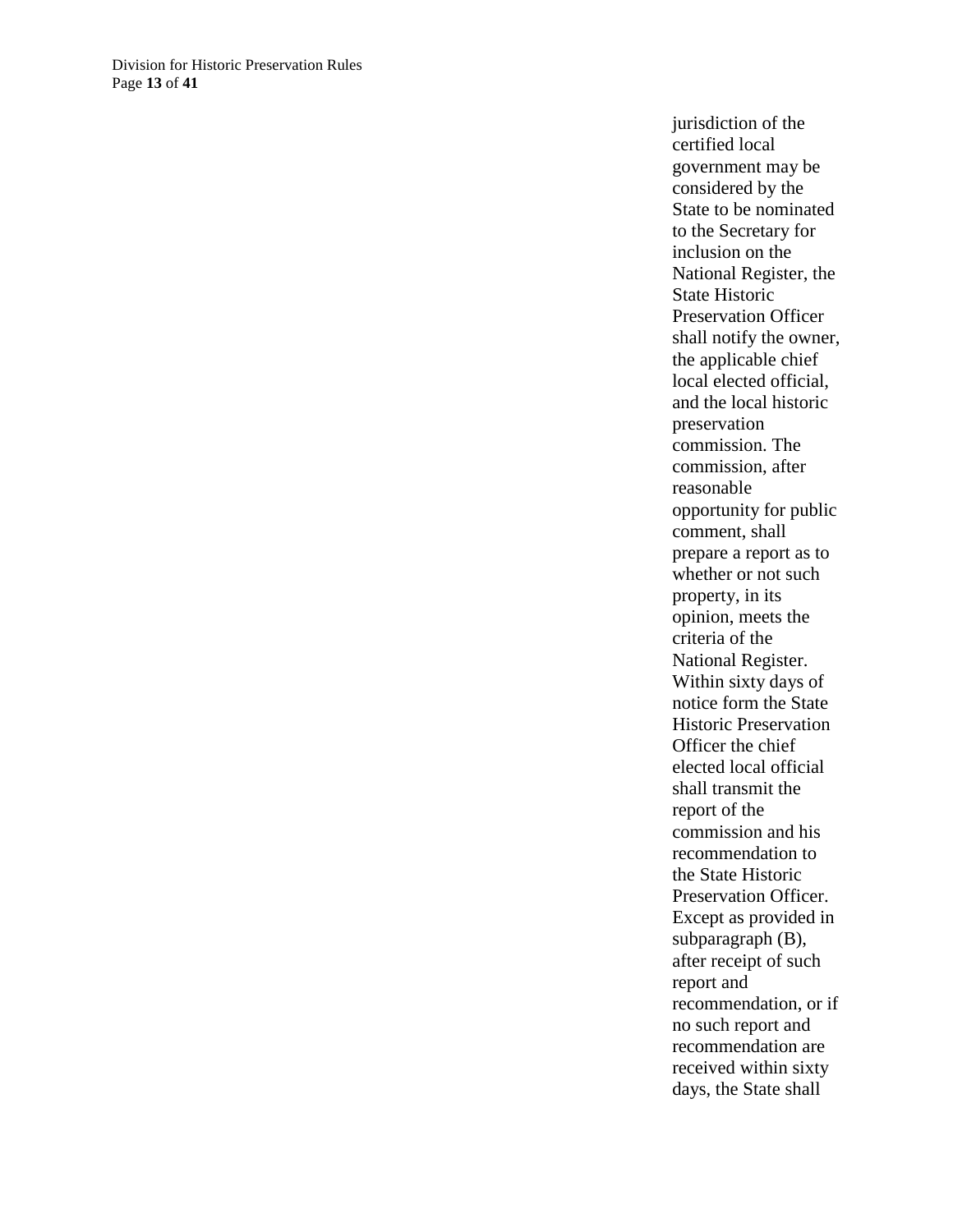make the nomination pursuant to section 101(a). The State may expedite such process with the concurrence of the certified local government."

 $101(c)(2)(B)$  "If both the commission and the chief elected local official recommend that a property not be nominated to the National Register, the State Historic Preservation Officer shall take no further action, unless within thirty days of receipt of such recommendation by the State Historic Preservation Officer an appeal is filed with the state. If such an appeal is filed, the state shall follow the procedures for making a nomination pursuant to section 101(a). Any report and recommendations made under this section shall be included with any nomination submitted by the state to the Secretary."

**(iii)** When determined to be appropriate in the discretion of the commission, preparation and submission for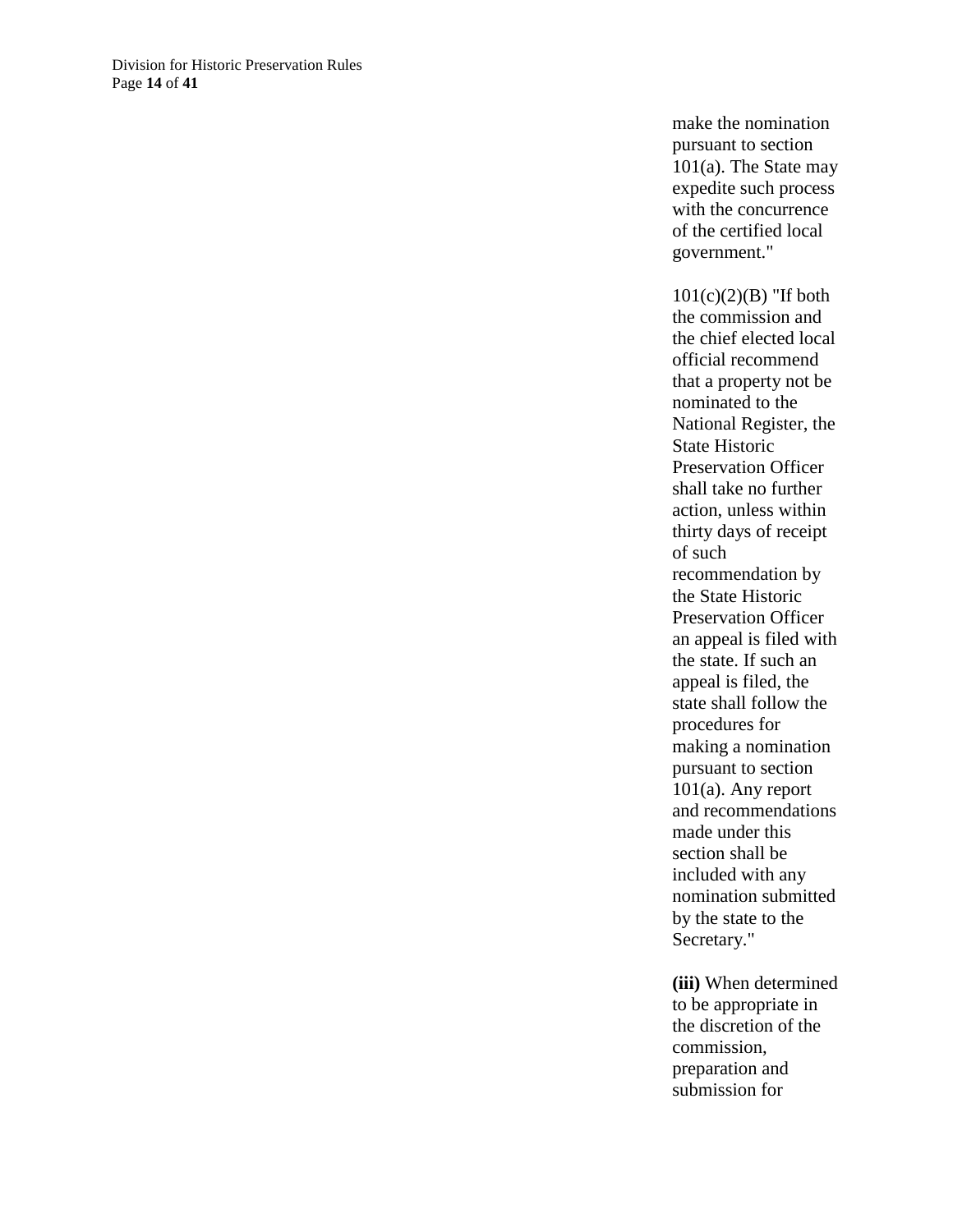approval by the local government's legislative body of grant applications to the Division for funds from the CLG share of the state's annual Historic Preservation Fund (HPF) grant award.

**(iv)** Advising and assisting the legislative body of the local government, planning commission and other appropriate persons on matters related to historic preservation.

**(v)** Performance of additional responsibilities in accordance with a mutual written agreement between the Division and the Certified Local Government.

**(G)** That the commission shall meet no less than four times annually, and maintain an attendance rule for commission members.

**(3)** The local government has agreed to cooperate with the Division with respect to the Division's monitoring and evaluation of the CLG program.

**3.3.1.2** A request for certification will be approved without the minimum of professional persons on the commission if the local government demonstrates to the SHPO that it has made a reasonable effort to fill the positions with persons from appropriate disciplines. When a discipline is not represented on the commission, the commission shall seek expertise in this area from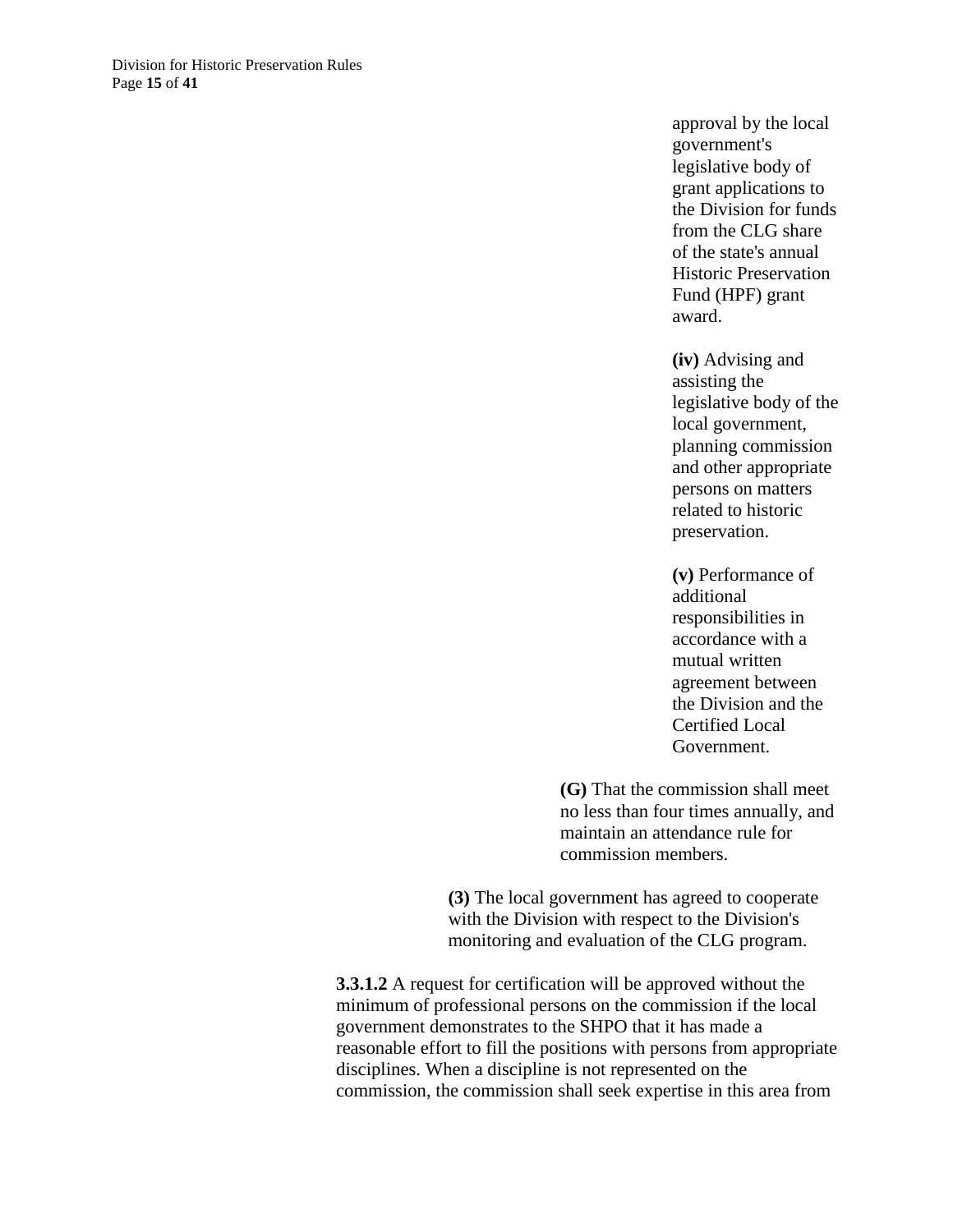persons meeting the Secretary of the Interior's Professional Qualification Standards when considering National Register nominations.

**3.3.2 Approval of certification request by SHPO.** The SHPO shall review certification requests from local governments and within forty-five days of receipt issue a letter of approval or disapproval, stating the reasons for the action taken. This review shall be based on compliance with all requirements set forth in Section 3.3.1 of these regulations

**3.3.3 Certification agreement.** When a certification request has been approved, the SHPO shall prepare a written certification agreement incorporating the requirements and responsibilities agreed to by the local government in the certification process and the responsibilities of the SHPO and the Division to the CLG as set out in these regulations.

**3.3.4 Approval by federal authorities.** Within ten business days of receipt of signature of the certification agreement by the chief elected local official and the SHPO, the SHPO shall forward to the United States Secretary of the Interior a copy of the approved certification request, the signed certification agreement and a certification by the SHPO that the CLG application is complete and the local government meets the requirements for CLG status, in a form approved by the NPS. As specified by federal regulations, if the Secretary of the Interior does not take exception to the request within fifteen working days of receipt, the local government shall be regarded as certified.

#### **3.4 Grants to Certified Local Governments (CLGs)**

**3.4.1** Any CLG may apply to the Division for a grant from the CLG share of Vermont's annual HPF grant award. Applications will be evaluated and grants awarded based on the criteria established in this chapter and the annual grant program priorities established by the Division and the Vermont Advisory Council on Historic Preservation. The Division is not required to award grants if there are no qualifying applications. However, at least ten percent of Vermont's annual HPF allocations shall be designated by the Division for transfer to CLGs, as subgrantees, which submit applications meeting the criteria of these regulations. In addition, in any year in which the federal HPF grant appropriations for all states exceeds \$65,000,000, one-half of Vermont's share of the excess shall be transferred to CLGs according to procedures to be provided by the United States Secretary of the Interior.

**3.4.2** Annually the Division shall notify all CLGs of the current year's deadline for receipt by the Division of grant applications from CLGs. The notice shall be sent no less than sixty days prior to the deadline, unless federally imposed time limits require a shorter notice period. Only applications received prior to the deadline will be considered.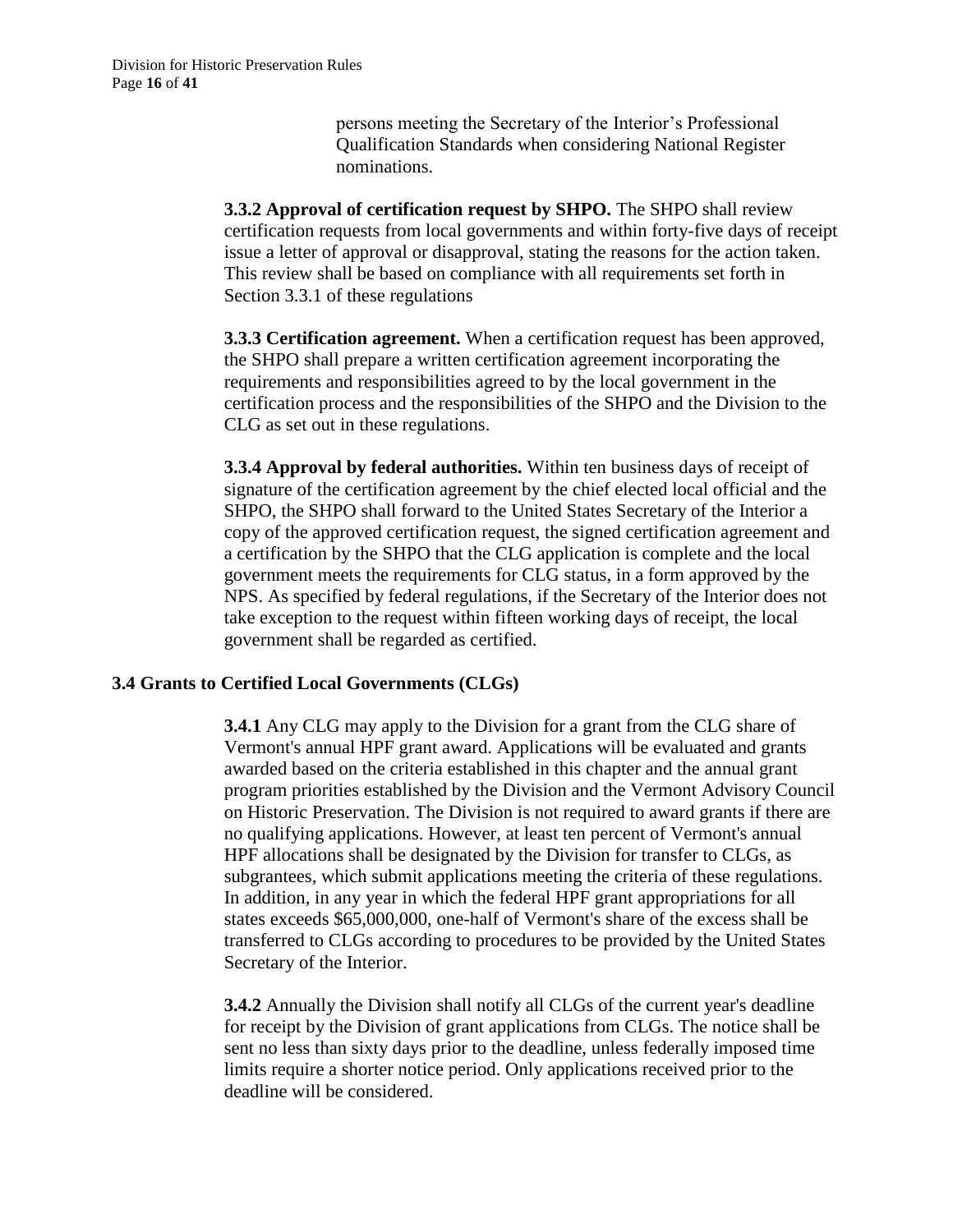**3.4.3** Grant applications shall be on forms prescribed by the Division.

**3.4.4 Matching fund requirements.** All grants to CLGs shall be matching grants. No grant shall be for more than 60 percent of the aggregate cost of carrying out the proposed project or program. Except as specifically permitted by federal law, the local share for CLG matching grants shall come from non-federal sources. Grant monies transferred to CLGs shall not be applied as matching share for any other federal grant.

## **3.4.5 Grant award criteria**

**3.4.5.1** The following priorities will be used by the Division and the Council in the selection for funding of CLG applicants unless specific priorities are defined for the fiscal year and are made available to all CLGs and local governments whose applications for certification are pending, as part of the annual notice of funds availability:

> **(1)** Activities contributing to completion within the CLG of the Vermont Historic Sites and Structure Survey or the Vermont Archeological Inventory.

**(2)** Preparation of nominations to the National Register for significant districts, buildings, structures, sites or objects.

**(3)** Comprehensive historic preservation planning in communities.

**(4)** Activities contributing to a broader understanding and appreciation of historic resources by the general public, such as, educational programs or printed materials concerning historic preservation activities in the community.

**(5)** The identification and evaluation of significant features of National Register or National Register eligible properties.

**(6)** Pre-development planning, which means the planning necessary for the protection, stabilization, restoration or rehabilitation of a historic property according to federal standards.

**(7)** Activities made eligible for funding by future federal legislation or regulations.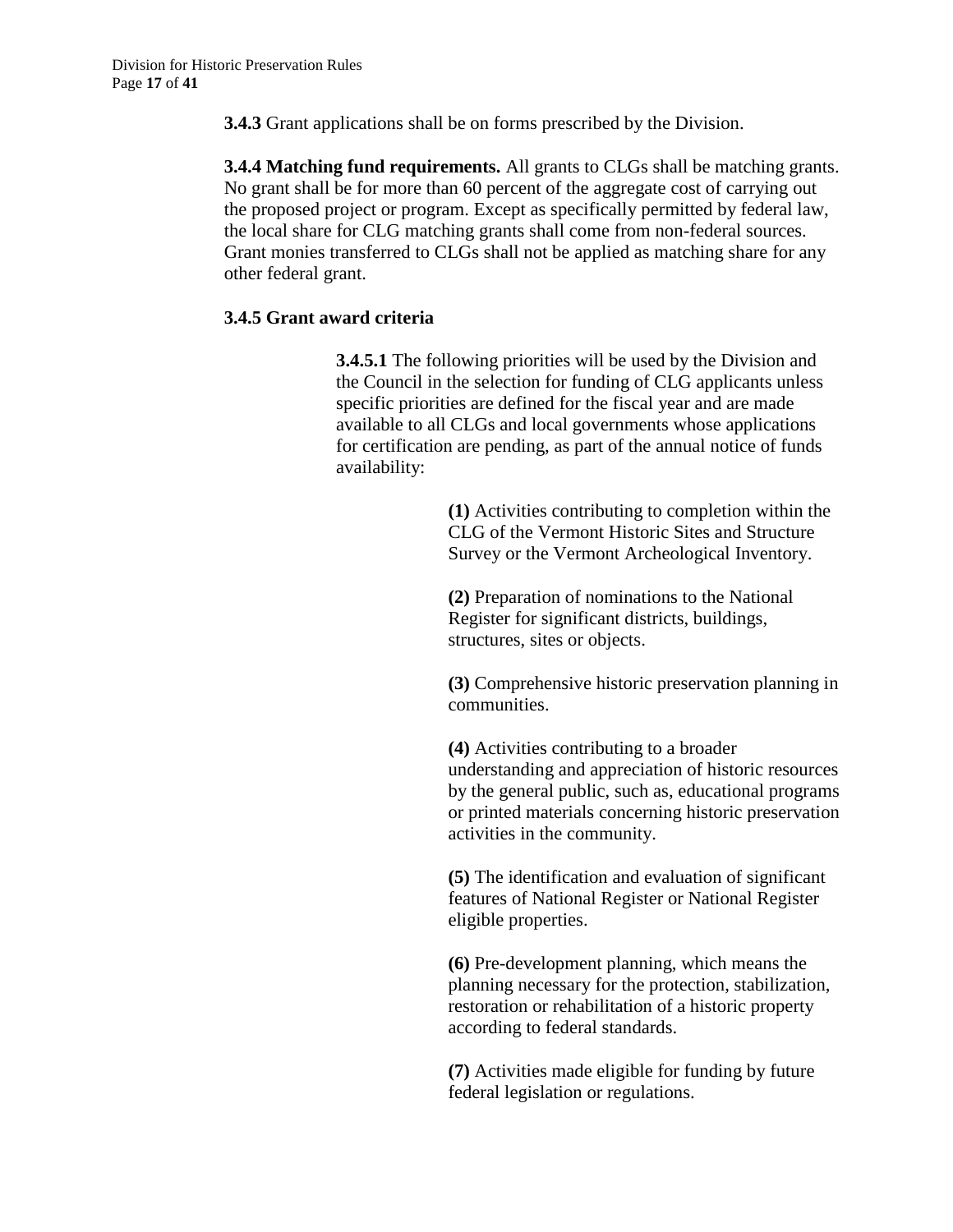**(8)** Activities providing integration of historic resources, when appropriate, into community recreation plans or plans for public access or enhancement of cultural resources.

**3.4.5.2** For development projects, the following specific priorities will be used by the Division and the Council in selecting among CLG applicants for such projects:

> **(1)** Projects that provide local, long-term economic impact.

**(2)** Projects that promote the best long-term use of historic resources.

**(3)** Projects that best preserve the qualities and features of a historic resource that make it eligible for the National Register.

**(4)** Projects that are most likely of completion and sustained benefit because of the capabilities of the applicant.

**3.4.5.3** Review of applications and selection of applicants for funding shall also be based on the following:

> **(1)** Funds awarded to each grantee should be sufficient to produce a specific tangible impact and to generate effects directly as a result of the funds transfer. This may not be waived even if the applicant is otherwise eligible.

**(2)** To the extent consistent with paragraph 3.4.5.3 of this section, the Division will make reasonable efforts to distribute CLG grants among the maximum number of CLGs and to ensure a reasonable distribution between urban and rural areas.

**(3)** No CLG may receive a disproportionate share of the state CLG allocation.

**3.4.6 Public access.** The Division shall make available to the public, upon request, the rationale for the applicants selected and the amounts awarded.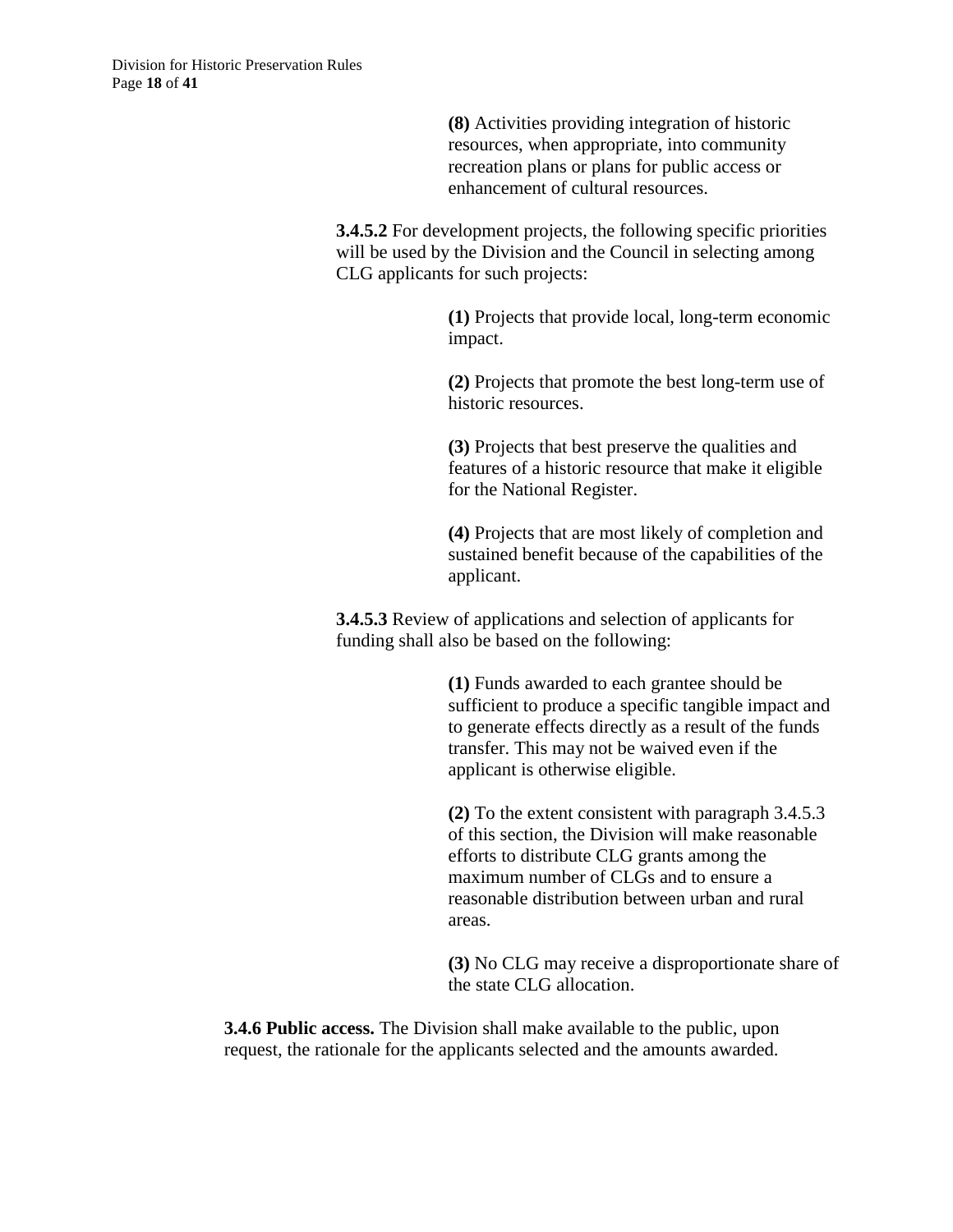**3.4.7 Minimum requirements for CLGs.** The following minimum requirements must be met by a CLG before it may receive a portion of the state CLG share:

> **(1)** The local financial management system shall be maintained in accordance with the standards specified in OMB Circular A-102, Attachment G, "Standards for Grantee Financial Management Systems" and shall be auditable in accordance with General Accounting Office's *Standards for Audit of Governmental Organizations, Programs, Activities, and Functions.*

**(2)** In its historic preservation activities, the CLG shall adhere to all requirements of the Historic Preservation Fund Grants Manual. Indirect costs may be charged as part of a CLG grant only if the applicant meets the requirements of the Guideline and has a current indirect cost rate approved by the cognizant federal agency.

**(3)** The CLG must agree to adhere to any requirements which may be mandated by Congress regarding use of CLG funds.

**3.4.8 Grant agreements.** Before transfer of CLG funds to a successful CLG grant applicant, a written grant agreement prepared by the Division shall be entered into between the Division and the CLG which shall include the minimum requirements set out in this chapter.

**3.4.9 Closeout with decertification.** When a CLG is decertified, the Division will conduct financial assistance closeout procedures in accordance with the Historic Preservation Fund Grants Manual.

## **3.5 Training, Monitoring and Evaluation**

**3.5.1 Training.** The Division shall make available to all local historic preservation review commissions orientation materials and training programs designed to provide a working knowledge of the roles and operations of federal, state and local preservation programs.

**3.5.2 Financial audit.** The Division is responsible, through financial audit, for the proper accounting of Vermont's CLG share monies in accordance with OMB Circular A-133 "Audit Requirements." Accordingly, the Division evaluation of CLG performance which occurs once every four years shall include an assessment of the fiscal management of CLG grant monies.

#### **3.5.3 Monitoring and evaluation**

**3.5.3.1** The Division is required to inform all CLGs about the contents of the statewide comprehensive historic preservation plan, provide all CLGs with an opportunity to participate in the planning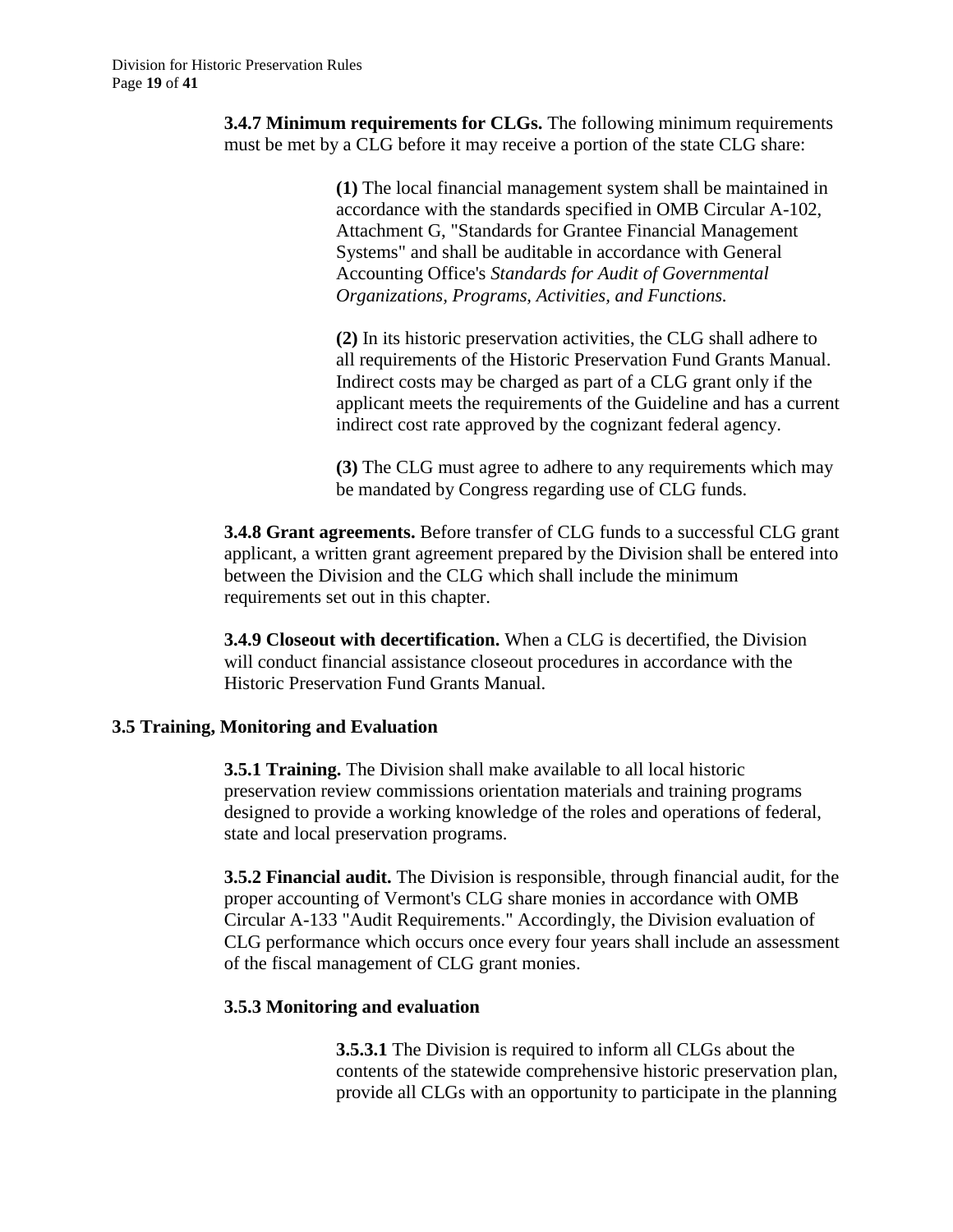process and monitor CLG performance to ensure consistency and coordination with the statewide comprehensive historic preservation planning process. Accordingly, the Division shall evaluate the performance of each CLG not less often than once every four years.

**3.5.3.2** The evaluation shall include a review of CLG program operation and administration by such methods as an annual report (prepared in accordance with Appendix C), site visits, interviews with local commission members, elected officials and citizens, comparison of program progress since the last evaluation and review of CLG financial and program records.

**3.5.3.3** The evaluation shall be based on the procedures and guidelines set out in the Historic Preservation Fund Grants Manual, and the Division's Performance Evaluation Checklist (Appendix B to this Rule), on compliance with the terms of the CLG agreement and current grant agreements, and on consistency with the statewide comprehensive historic preservation planning process. The evaluation shall also be based on the following specific factors, among others:

> **(1)** Maintenance of qualified commission membership;

**(2)** Number and frequency of commission meetings;

**(3)** Educational activities or programs conducted;

**(4)** Fiscal management of Historic Preservation Fund subgrants;

**(5)** Consistency and coordination with the state historic preservation planning process.

**3.5.3.4** A written report of the evaluation shall be sent to the local historic preservation review commission and the chief elected local official within thirty days of completion of the evaluation.

#### **3.5.4 Decertification**

**3.5.4.1** When the Division determines, after evaluation, that the performance of a CLG is inadequate, the Division may recommend to the United States Secretary of the Interior that the CLG be decertified. The recommendation shall contain specific reasons for the decertification request.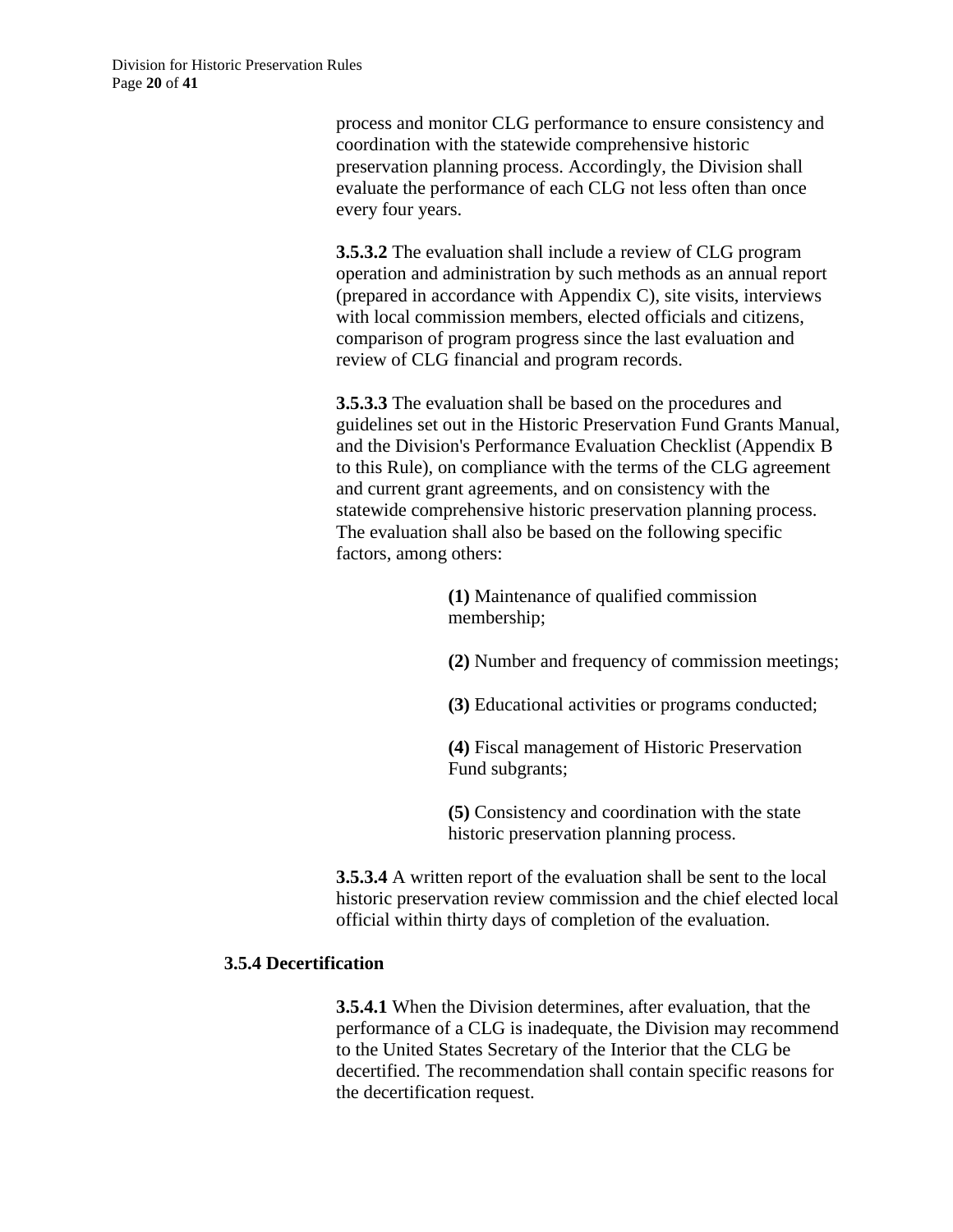**3.5.4.2** Before recommending decertification to the Secretary of the Interior, the Division shall notify the CLG of the reasons why its performance is deemed to be inadequate and provide advice and assistance to the CLG to improve its performance. If the Division determines that sufficient improvement has not occurred within ninety days of the notice to the CLG, the decertification recommendation may be made.

**3.5.4.3** When a CLG is decertified, the Division will conduct financial assistance closeout procedures in accordance with the Historic Preservation Fund Grants Manual for any CLG funds the CLG received.

**3.5.4.4** The SHPO may recommend decertification to the Secretary of the Interior if a CLG requests to be decertified in writing. The SHPO shall forward a copy of the CLG's letter with the SHPO's written request to the Secretary to decertify the CLG. Compliance with the conditions stipulated in sections 3.5.4.1 and 3.5.4.2 above, is not required, if the CLG has requested its own decertification.

# **Rule 4. HISTORIC AND ARCHEOLOGICAL RESOURCES AND THE ACT 250 PROCESS (Adopted July 2010)**

## **4.0 Authority and Purpose**

This Rule 4 is promulgated pursuant to the authority granted to the Division for Historic Preservation (the "Division") by 22 V.S.A. § 723(5) and (10) and sets forth the Division's process for reviewing projects under Criterion 8 of Act 250, 10 VSA § 6086(a)(8), and 30 VSA § 248. This Rule is only binding upon the Division and any applicant who voluntarily seeks the cooperation of the Division, the SHPO, or the Advisory Council under the Rule. It does not impose any obligation upon, or substantively or procedurally affect, the District Environmental Commissions, the Public Service Board, or the Environmental Court.

Criterion 8 of Act 250, 10 VSA § 6086(a)(8), directs District Environmental Commissions to take into account the effects of proposed projects on "historic sites" in deciding whether to issue an Act 250 permit. Because Title 30 of VSA § 248 directs the Public Service Board (PSB) to use the Act 250 criteria during review of applications for Certificates of Public Good, these rules will be used by the Division in front of the PSB in the same manner in which they are used in front of District Commissions.

**4.1 Relevant definitions.** These are repeated from Rule 2 for the convenience of the reader.

**4.1.1 "Adverse effect"** means, for the Division's review purposes, a change in a historic property's or historic resource's integrity of location, design, setting, materials, workmanship, feeling, and association resulting from: physical destruction, damage or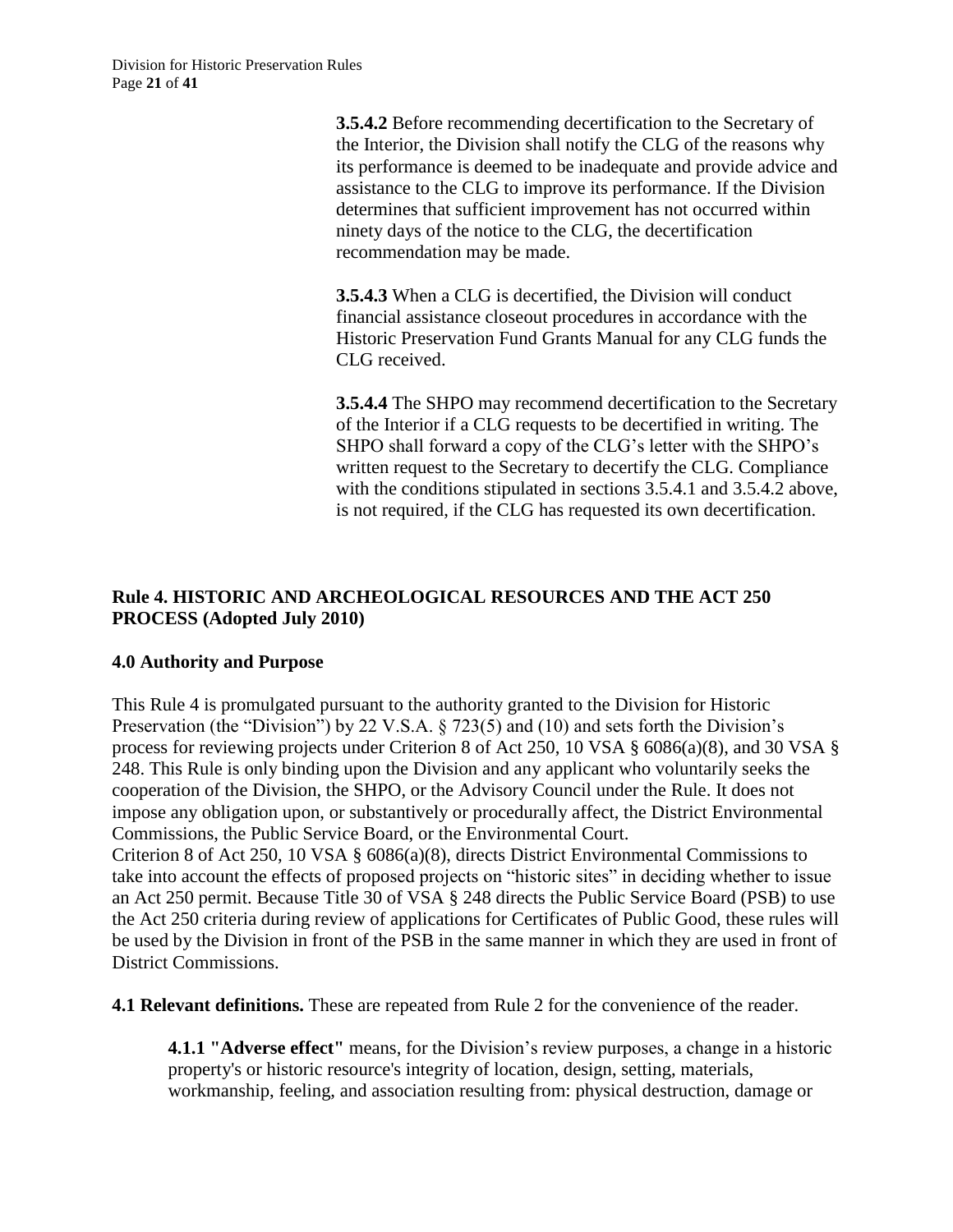alteration; introduction of incongruous or incompatible effects such as isolation of a historic structure from its historic setting; new property uses; or new visual, audible or atmospheric elements.

**4.1.2 "Area of potential effects**" means the geographic area or areas within which an undertaking may directly or indirectly cause changes in the character or use of historic properties, should such properties exist. Such area shall include the project area, and may include additional areas outside of the project area. Identification of the area of potential effects shall be determined after consideration of the scale and nature of an undertaking, and may vary with different kinds of effects caused by the same undertaking.

**4.1.3 "Archeological site**" or "site" means any aboriginal mound, fort, earthwork, village location, burial ground, historic or prehistoric ruin, mine, cave, or other location which is or may be a source of important archeological data as defined in 22 V.S.A. § 701(8).

**4.1.4 "District**" means a group of buildings, sites, structures, objects, and/or landscape features linked together by a common history and development and forming a cohesive and recognizable entity such as, but not limited to, a historic village center, residential neighborhood, adjacent historic farms along a rural valley, the archeological remains of such areas, or a group of archeological sites in a given geographic area.

**4.1.5 "Effect"** means an alteration of a characteristic or characteristics of a historic property which characteristics may qualify such property for inclusion in the State or National Register.

**4.1.6 "Field inspection**" means visiting a project area to quickly assess the physical landscape for archeological sensitivity, to identify areas that have been significantly disturbed in the past, and to identify potential archeological issues that should be considered during project planning.

**4.1.7 "Field investigation**" means the study of the traces of human culture at any land or water site by means of surveying, digging, sampling, excavating, removing surface or subsurface objects, or going on a site with that intent as defined in 22 V.S.A. § 701(4).

**4.1.8 "Historic site**" means any site, structure, district or archeological landmark which has been officially included in the National Register of Historic and/or the State Register of Historic Places or which is established by testimony of the Vermont Advisory Council on Historic Preservation as being historically significant, as defined in 10 V.S.A § 6001(9).

**4.1.9 "Historic property" or "historic resource**" means any building, structure, object, district, area, or site that is significant in the history, architecture, archeology or culture of this state, its communities, or the nation as defined in 22 V.S.A. § 701(6).

**4.1.10 "Historically Significant"** means an historic property or historic resource that is eligible for the State Register or National Register.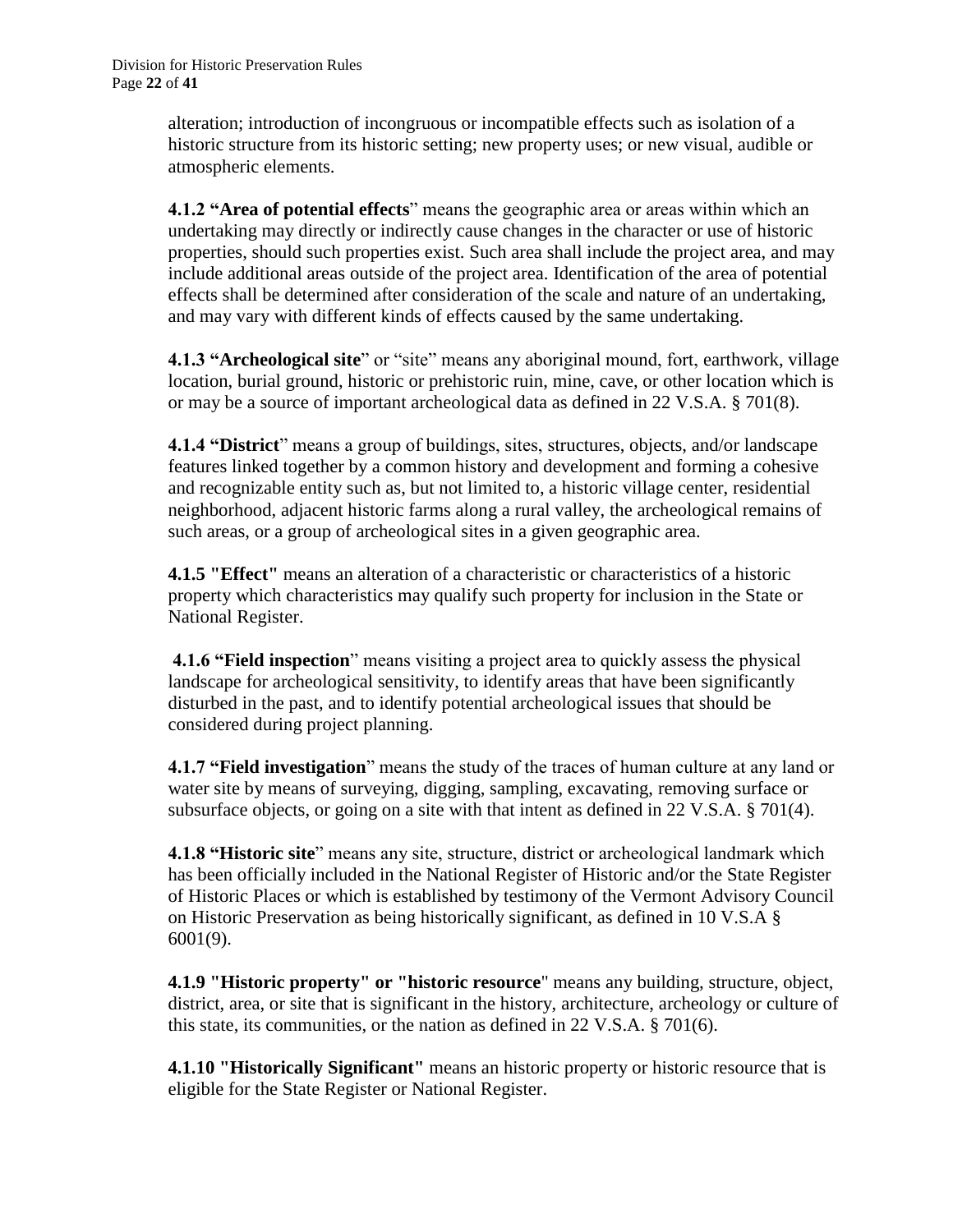**4.1.11 "National Register criteria**" means the criteria set forth at 36 CFR 60.4, used by the Secretary of the Interior and related National Register Bulletins published by the U.S. Department of the Interior, National Park Service to evaluate the qualifications of historic properties for the National Register. On the Internet at: http://www.nps.gov/history/Nr/regulations.htm.

**4.1.12 "Predictive model"** means an analytical tool developed and used by professional archeologists to identify the archeological sensitivity of a particular property or landscape*.* A predictive model predicts where archeological sites are likely to be found based on a clustering of needed human resources such as food, water, shelter, and raw materials, and other environmental factors. Predictive models must be approved by the VT Advisory Council on Historic Preservation.

**4.1.13 "Project area**" means for the purposes of review by the Division and the Council of an Act 250 application, the entire area subject to the application, including portions to be developed and those to be left undisturbed.

**4.1.14 "Qualified professional"** means a person who meets the Professional Qualifications Requirements published by the National Park Service at 36 CFR 61, as may be supplemented by the SHPO's policies from time to time. In addition, a Qualified Professional may be a professional who meets the standard for historic preservationist or other discipline, as adopted and published by the Division and/or the National Park Service. On the Internet at: http://www.nps.gov/history/local-law/arch\_stnds\_9.htm.

**4.1.15 "Resource**" means any building, structure, object, district, area or site which is the subject of evaluation, though not yet identified as significant.

**4.1.16 "Secretary of Interior Standards**" means the Secretary of the Interior's Standards for the Treatment of Historic Properties, 36 CFR Part 68, July 12, 1995 Federal Register (Vol, 60, No. 133), as they may be amended from time to time, and accompanying Guidelines. The Standards for Rehabilitation will apply to work on buildings, except in unusual cases involving reconstruction or museum-quality restoration of buildings when the Standards for Reconstruction or Restoration will apply. On the Internet at: http://www.nps.gov/history/hps/tps/standguide/.

**4.1.17 "Section 106"** means the section of the National Historic Preservation Act that requires each federal agency, and, by extension, any state agency, municipality or other entity using federal money or applying for a federal permit or license for a particular undertaking, to take into account the effects of its actions on historic properties. On the Internet at: http://www.achp.gov/work106.html.

**4.1.18 "State Register"** means the State Register of Historic Places, which is the state's official listing of buildings, structures, objects, districts, and sites that are significant in local, state, and/or national history, architecture, archeology, and culture, as authorized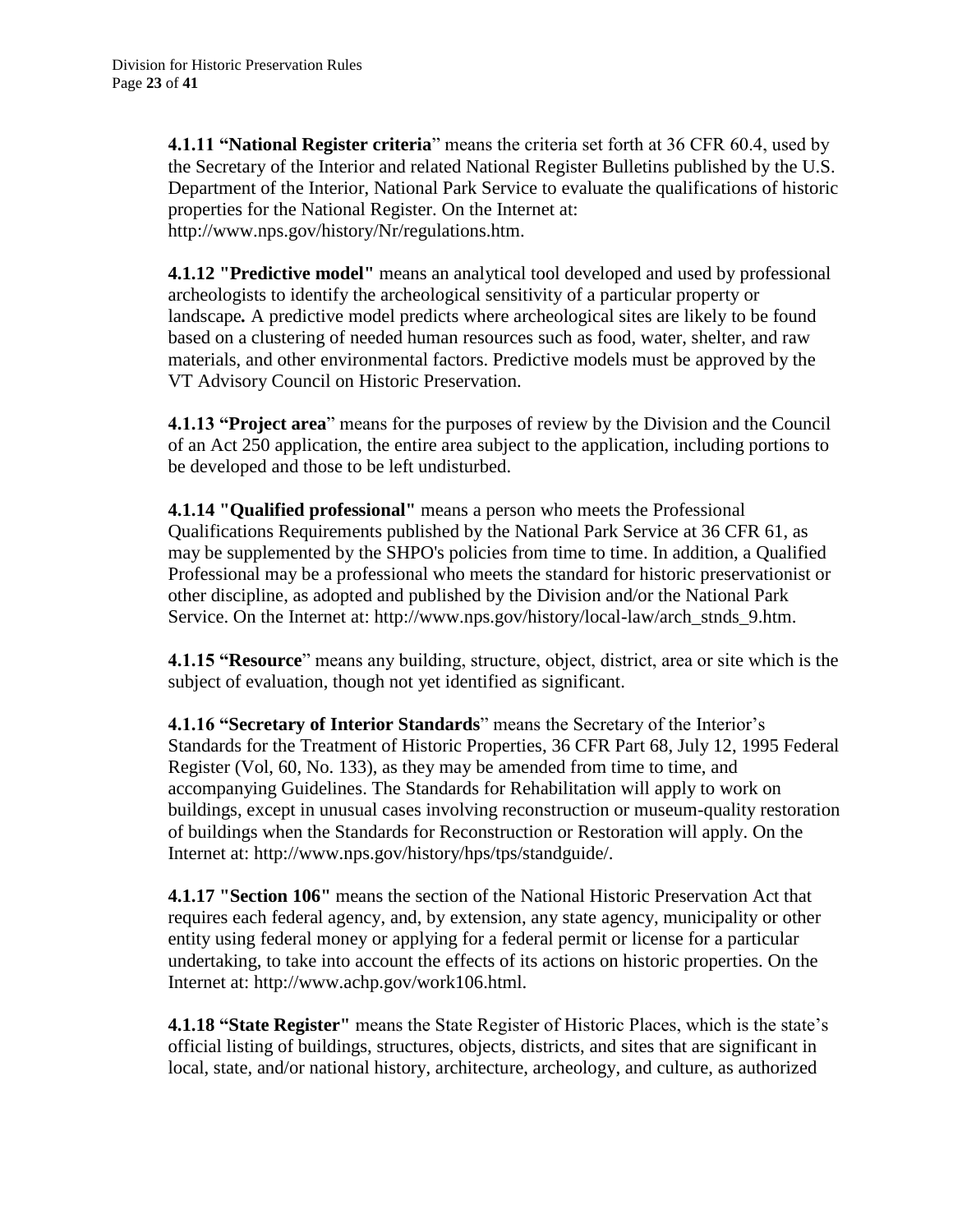by 22 V.S.A. § 723. On the Internet at: http://www.leg.state.vt.us/statutes/fullchapter.cfm?Title=22&Chapter=014

**4.1.19 "Undertaking**" means any project, activity, or program, including action on approval, authorization, license, and permit applications*,* that can result in a change in the character or use of an historic property or historic resource.

**4.1.20 "Underwater historic property**" means any shipwreck, vessel, cargo, tackle or underwater archeological specimen, including and found at refuse sites or submerged sites of former habitation, that has remained unclaimed for more than ten years on the bottoms of any waters, as defined in 22 V.S.A. § 701(10).

**4.1.21 "Undue adverse effect"** on an historic site means, for the Division's review purposes, an adverse effect that is not appropriately mitigated or reasonably avoided. The Division considers four factors in determining whether an adverse effect is "undue":

(1) the failure of an applicant to take generally available mitigating steps which a reasonable person would take to preserve the character of the historic site;

(2) interference on the part of the proposed project with the ability of the public to interpret or appreciate the historic qualities of the site;

(3) cumulative effects on historic qualities of the site by the various components of a proposed project which, when taken together, are so significant that they create an unacceptable impact;

(4) violation of a clear, written community standard which is intended to preserve the historic qualities of the site.

**4.2** The Division is a statutory party in the Act 250 process and offers comments to the District Commissions and the Environmental Court<sup>1</sup> on the existence of historic sites within a project's area of potential effects, the potential impacts of proposed projects on historic sites and, as appropriate, measures to avoid or mitigate adverse impacts to historic sites. The Advisory Council on Historic Preservation (Advisory Council) is also a statutory party in the Act 250 process and may evaluate the significance of resources in accordance with Rule 4.1.8.

# **4.3 Pre- application project planning.**

The Division encourages applicants to contact it as early as possible in the planning stages of the undertaking, preferably before filing their application, to identify and discuss potential historic and archeological concerns. Potential impacts on historic sites are more easily resolved the earlier they are identified. A qualified historic preservation or archeological professional can

l <sup>1</sup> It's understood that this process applies to both a District Commission and Environmental Court. However, for convenience all references will be limited to "District Commissions" even though equally applicable to the Environmental Court.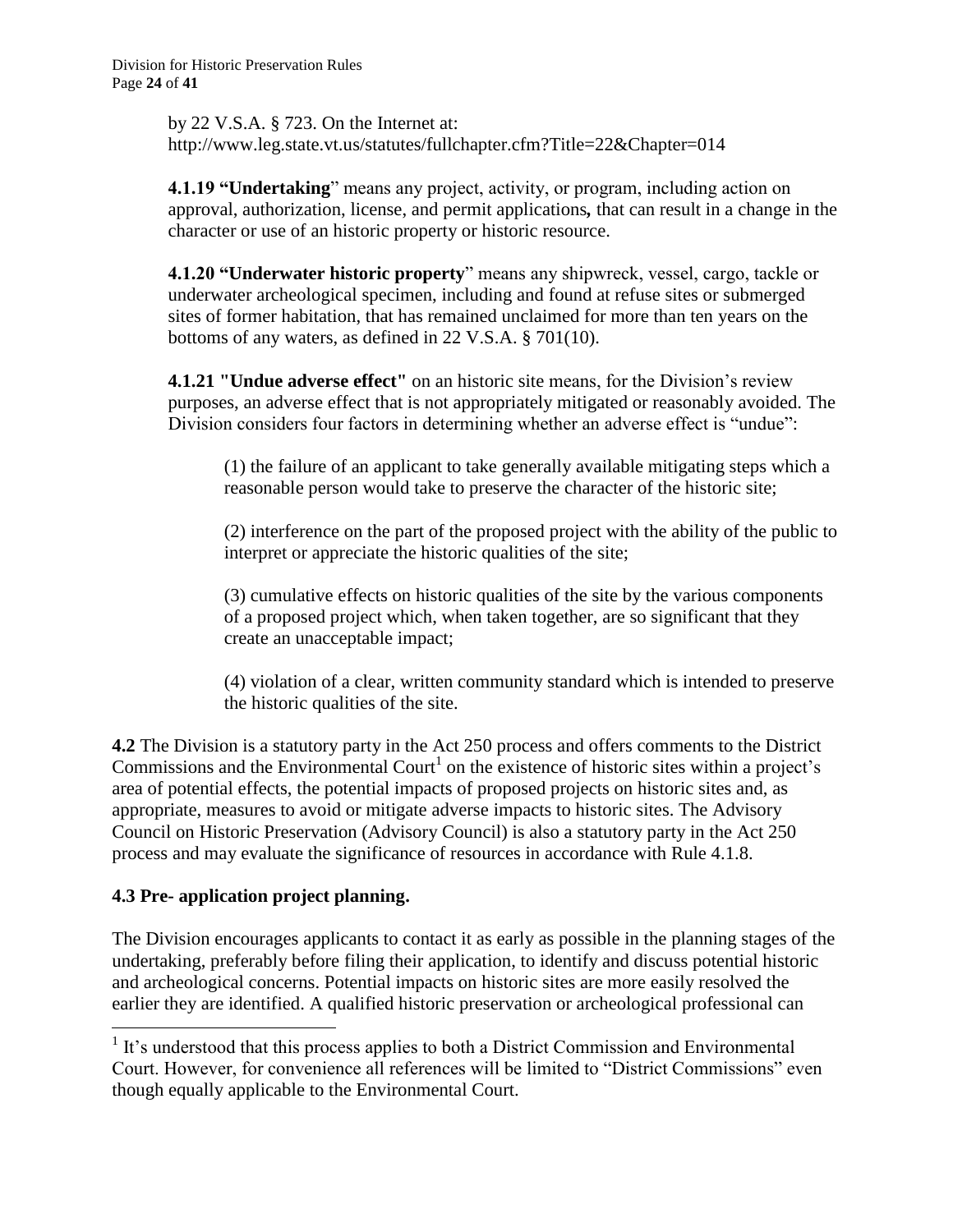Division for Historic Preservation Rules Page **25** of **41**

provide valuable assistance in addressing potential impacts and minimizing project delays. The Division encourages a person to implement Rule 4.12 (see below) at his or her option prior to applying for an Act 250 permit. This is the most efficient method for working out historic preservation issues early in the process.

#### **4.4 Act 250 projects that may have federal Section 106 jurisdiction**.

An Act 250 project may be subject to Section 106 review under the National Historic Preservation Act if it contains federal funding, or requires a federal permit or license. Such a project is subject to similar standards but different rules and requirements than an Act 250 project without federal involvement. The Division encourages an Act 250 applicant whose project is or may be subject to federal Section 106 review to contact the Division at the earliest stage of project planning to ensure that the federal requirements are met, avoid redundant tasks, and minimize delays.

#### **4.5 Introduction**

**4.5.1 Scope of rules**. This Rule delineates the responsibilities of, and establishes procedures for the State Historic Preservation Officer (SHPO), the Division and the Advisory Council concerning the Act 250 process. This Rule imposes obligations on the Division and on any Act 250 applicant who voluntarily seeks the cooperation of the SHPO, the Division, or the Advisory Council on testimony to the District Commission under this Rule. This Rule encourages collaboration resulting in timely and predictable participation in the Act 250 process by the SHPO, the Division, and the Advisory Council, and operates independently of the Act 250 rules that govern a District Commission's consideration of an application for a land use permit.

**4.5.2 Pre-filing and post-filing Division consultation**. An applicant may consult the Division as outlined in these rules before or after filing an application.

**4.5.3 Applicability of these rules to a project**. This Rule shall apply to the Division and any applicant who voluntarily seeks the cooperation of the SHPO, the Division, or the Advisory Council under this Rule when the applicant's project may affect historic resources. Generally, a project may have the potential to affect historic resources when there exists:

(1) A building, structure, district, or archeological site in the project area or area of potential effects that is listed on the State or National Register of Historic Places;

(2) A building, structure, district, or site in the project area or area of potential effects that is 50 years old or older;

(3) A possibility of ground disturbance in the project area or area of potential effects that may affect known or as-yet-undiscovered archeological sites.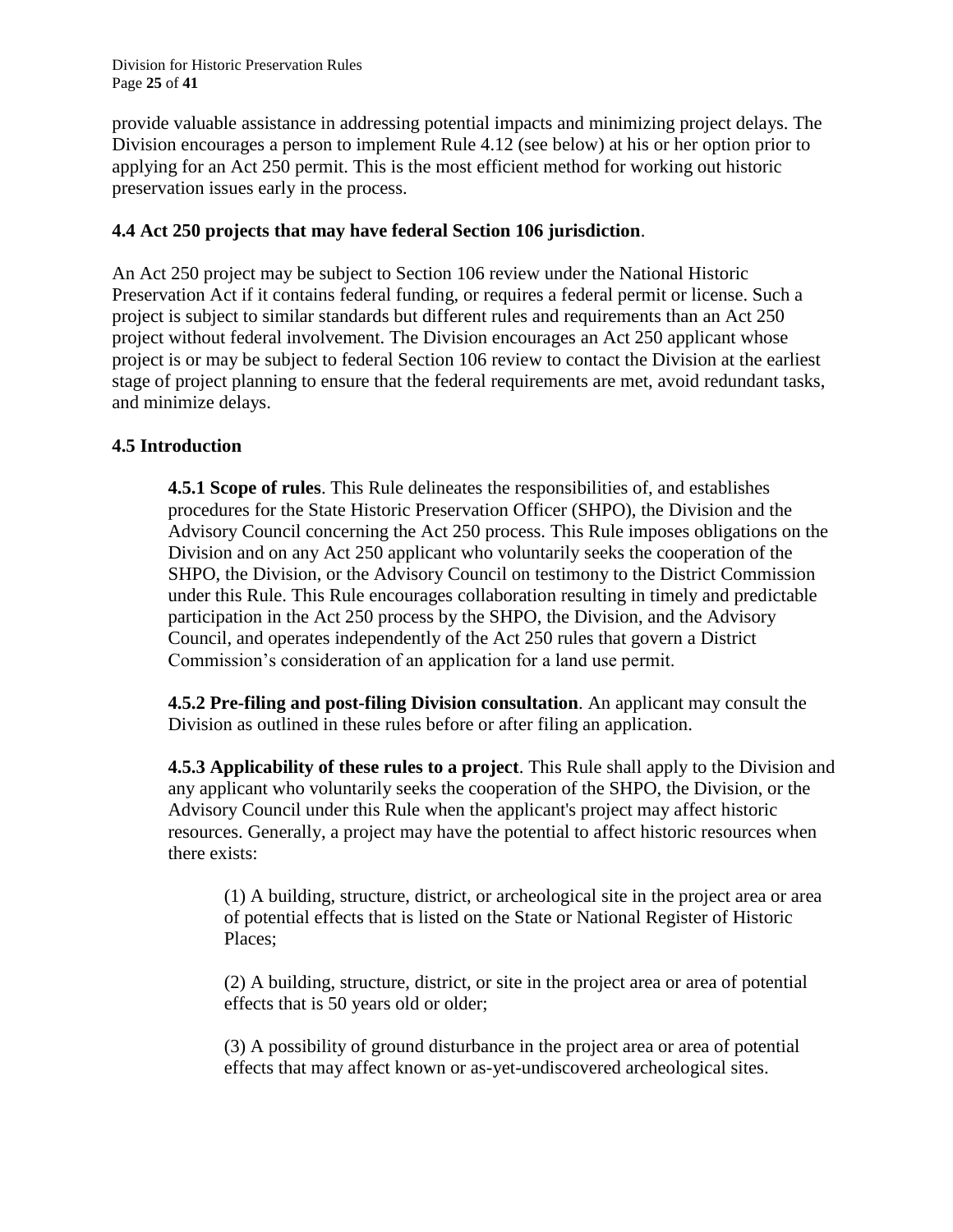(4) A possibility of ground disturbance in the project area or area of potential effects that may affect known or as-yet-undiscovered underwater historic property.

## **4.5.4 Participation and Delegation**.

Pursuant to 22 V. S.A. § 742(a)(8), the Advisory Council has delegated to the SHPO, or his or her designee, performance of certain functions in the Act 250 process with respect to buildings, structures, objects, districts, areas and archeological sites, including but not limited to:

(1) Identification of historic significance, including application of the State Register criteria in order to provide testimony on behalf of the Advisory Council to a District Commission on whether a resource is historically significant;

(2) An applicant may request that the Advisory Council evaluate a resource's historic significance. SHPO or designee may present evidence to aid the Advisory Council in evaluating a building, structure, object, district, area or archeological site's historic significance;

(3) The Advisory Council may request that the SHPO or designee present testimony about its evaluation of significance to the District Commission.

(4) For any reason, an applicant, the SHPO, or the chairperson of the Advisory Council may request that the Council evaluate the historic significance of a resource under Rule 4.

## **4.5.5 Time limits**.

The Division shall evaluate the historic significance of a resource and effect of a project on a Historic Site, if any, within 45 days of receipt of sufficient information from the applicant. The Division shall, within 15 days of receipt of such information determine whether additional information is necessary for the evaluation, and request such additional information from the applicant. The Division shall complete its evaluation within 30 days of receipt of such additional information from the applicant. These time limits may be extended for archeological evaluations as reasonably required by winter conditions.

**4.5.6 Programmatic review**. As permitted under rules of the NRB or PSB, the SHPO may negotiate written programmatic agreements for the review of large numbers of similar projects proposed by the same applicant, or for the review of a single project affecting numerous resources. Such programmatic agreements shall include review by qualified professionals.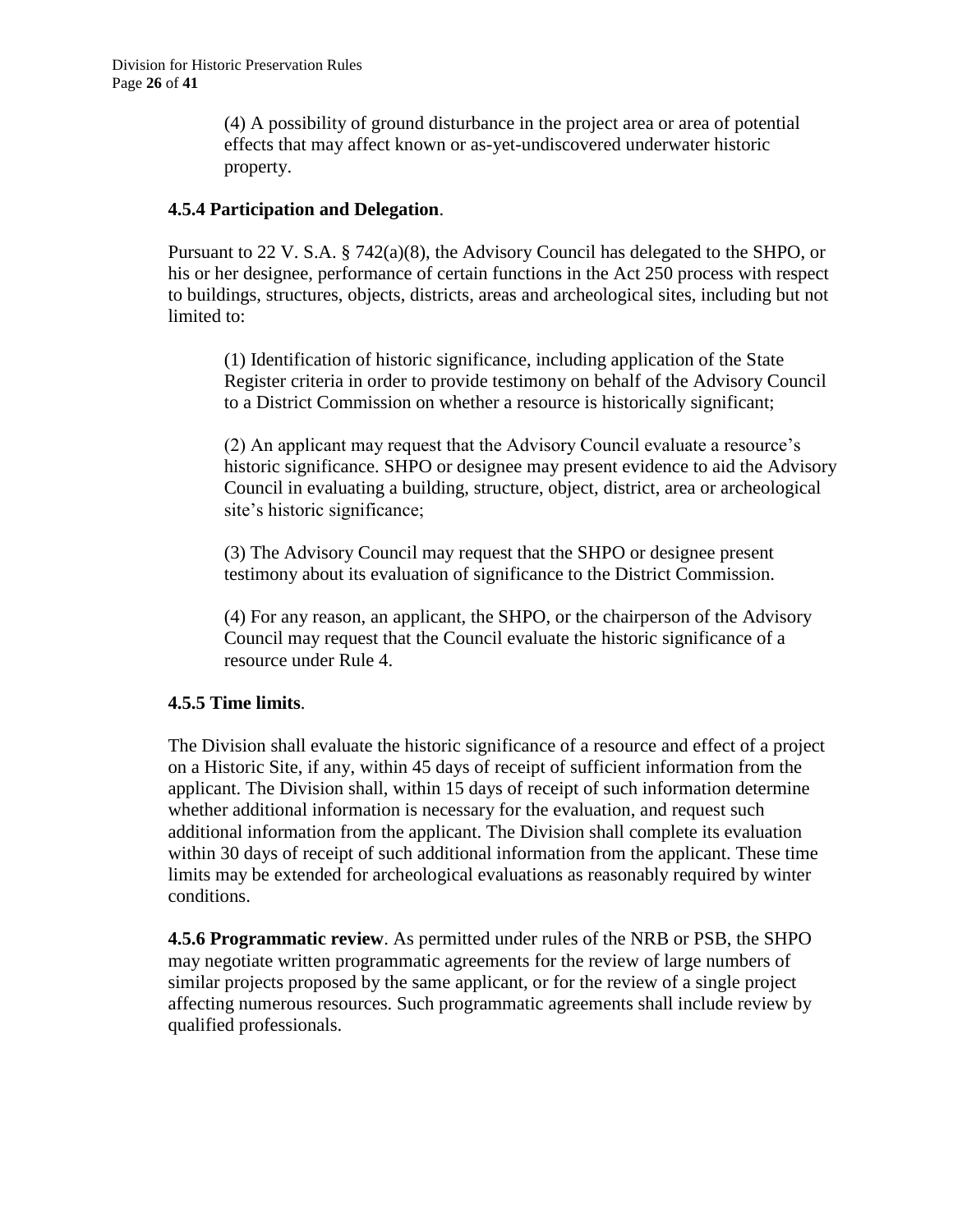**4.5.7 Revised Project Plans**. An applicant shall submit to the Division for further review and comment any revisions to its project plans currently under review. The timeframes set forth at Rule 4.5.5 shall apply with respect to the submission of revised plans.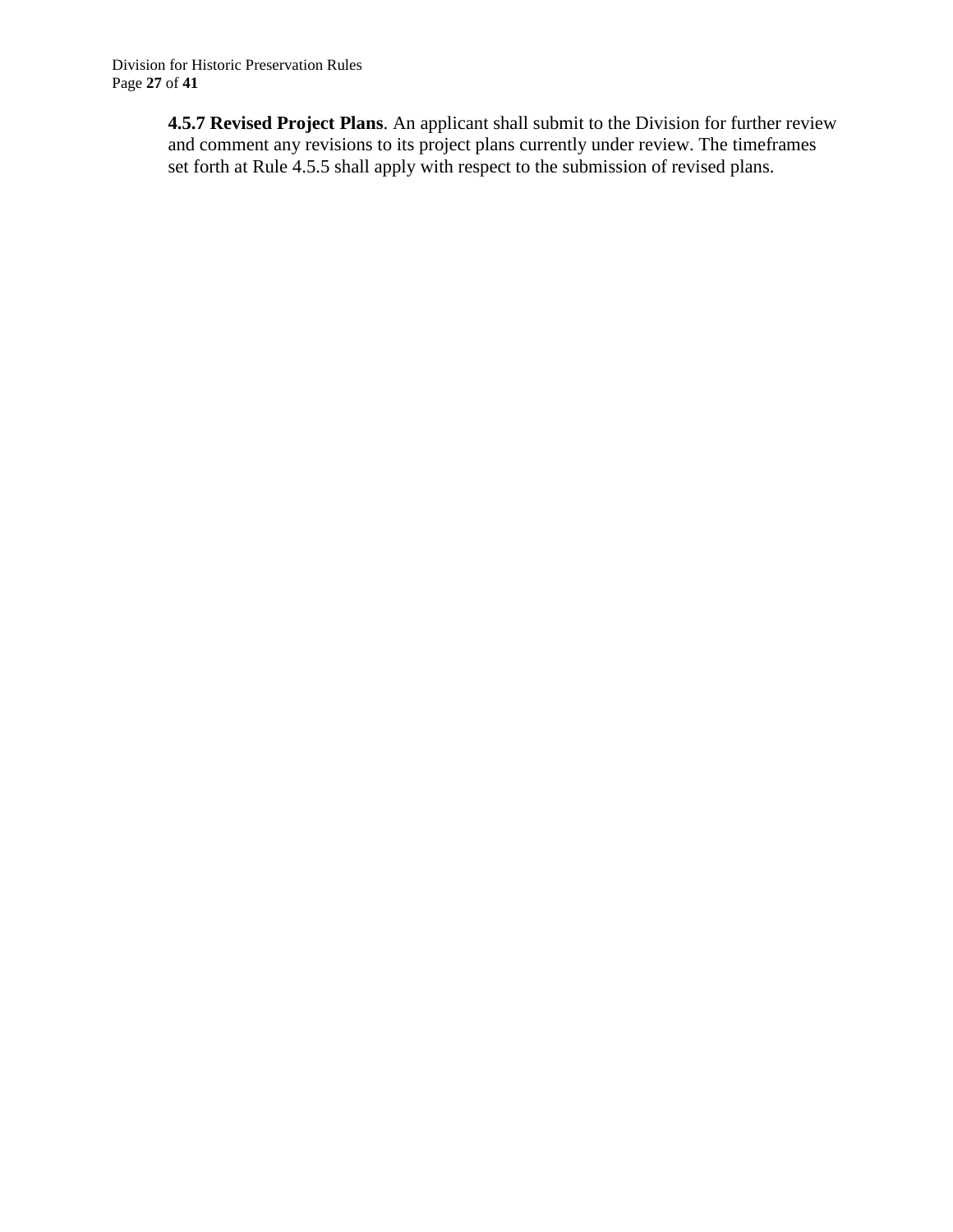## **Rules 4.6 to 4.19 Review Process.**

# **4. 6 Criteria used for determination of "Historic Site".**

10 V.S.A. § 6001(9) defines "historic site" as "any site, structure, district or archeological landmark which has been officially included in the National Register of Historic and/or the State Register of Historic Places or which is established by testimony of the Vermont Advisory Council on Historic Preservation as being historically significant." For the Division's review purposes, the historical significance of a resource can be determined by evaluation under the State and National Register criteria used to determine if a resource is eligible for listing on the State or National Registers. The State and National criteria are identical.

**Criterion A**: Sites that are associated with events that have made a significant contribution to the broad patterns of our history.

**Criterion B**: Sites that are associated with the lives of persons significant in our past.

**Criterion C**: Sites that embody the distinctive characteristics of a type, period, or method of construction, or that represent the work of a master, or that possess high artistic values, or that represent a significant and distinguishable entity whose components may lack individual distinction.

**Criterion D**: Sites that have yielded, or may be likely to yield, information important in prehistory or history.

**4. 6.1 Challenges associated with Archeological Sites**. Vermont's archeological sites include the remains of at least 12,000 years of human history, much of it pertaining to the state's Indigenous people and cultures. This archeological heritage lies buried within the soil or has low visibility above the ground. Site discovery and documentation require field inspections and, often, field investigations to document and recover sufficient information to determine that a site may yield information important in prehistory or history.

**4.7. Act 250 Historic Preservation Review.** When planning a project an applicant should provide to the Division sufficient information for an evaluation of the project's potential impacts on an historic site. Sufficient information should include a project summary; information on the location, history, environmental character, existing buildings and structures, current and past land use, and potential project impacts to an historic site; and other relevant information including, but not limited to, photographs, plans, and maps. An applicant who is also submitting information for review under Section 106 may substitute applicable Section 106 documentation to aid in the Division's review.

**4.7.1 Division Review.** The Division will review the applicant's information in accordance with the time limits set out in Rule 4.5.5. The Division may request in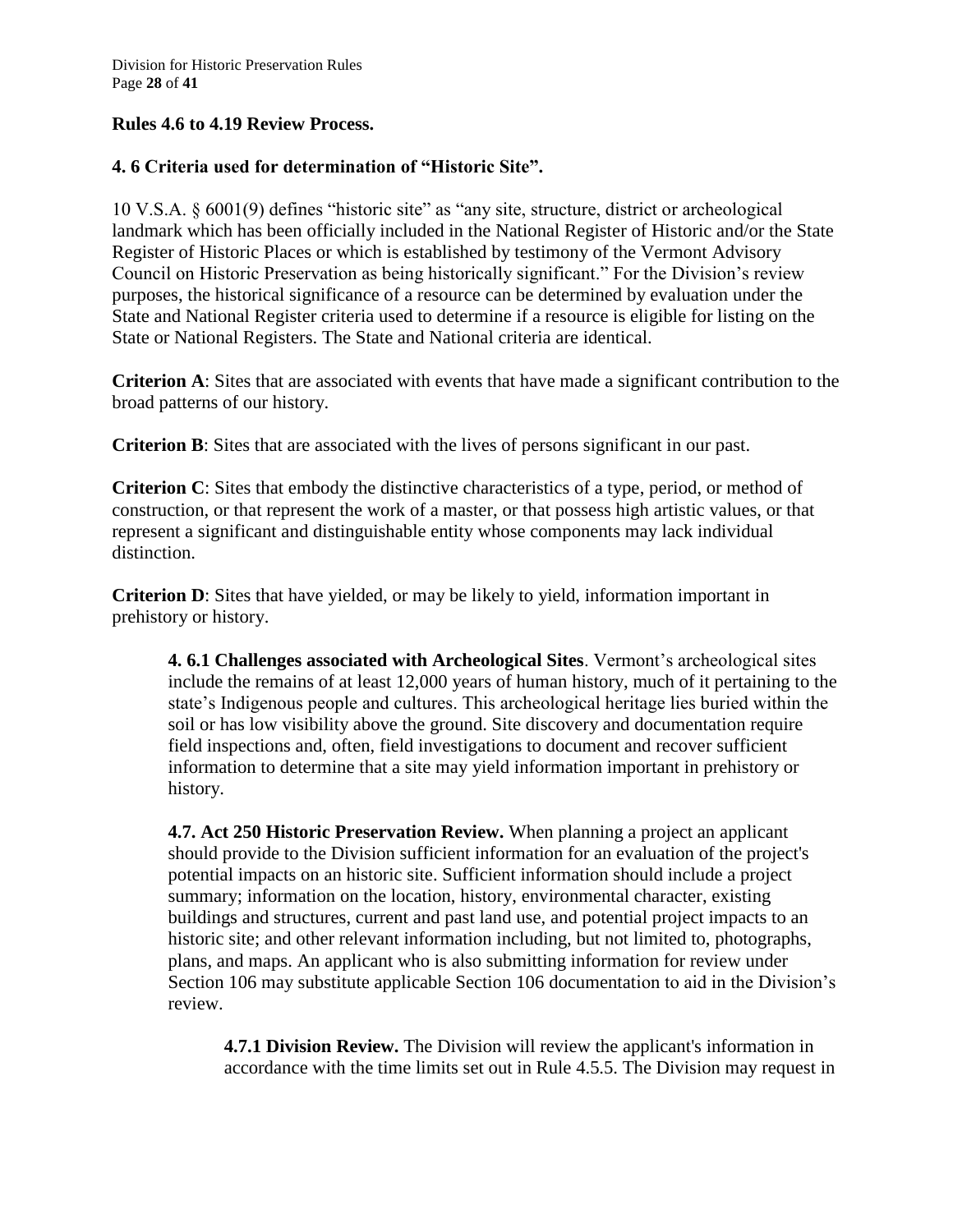writing that the applicant provide more information within the time limits established under 4.5.5 of this Rule.

**4.8 Area of Potential Effects.** The undertaking's area of potential effects will be identified by the Division or in consultation with the applicant's qualified professional.

**4.9 No Effect on Historic Sites.** The SHPO will notify the applicant and, where appropriate, the District Commission in writing within the time limits established under 4.5.5 of this Rule for receiving sufficient information from the applicant to determine there is no effect on historic sites.

**4.10 Historic Properties Listed in State or National Register**. The Division or the applicant's qualified professional will determine if any building, structure, object, district, area or archeological site in the area of potential effects is listed in the State or National Register. The Division alone, or in consultation with the applicant's qualified professional, will evaluate the potential impacts of the undertaking on a listed historic site.

## **4.11 Historic Buildings, Structures, Objects, Districts, and Landscapes Not Listed in State or National Register.**

**4.11.1** If the area of potential effects contains a building, structure, object, district or landscape that is 50 years old or older, the SHPO will apply the State Register criteria to determine whether the resource is historically significant. The SHPO may ask the Advisory Council to review the historic resource and list it in the State Register.

**4.11.2** If the applicant disagrees with the SHPO's determination under Rule 4.11.1, the applicant may, pursuant to Rule 4.14 (see below), request that the Advisory Council determine whether or not the resource is historically significant. The Advisory Council will evaluate historic significance within the timeframes established in Rule 4.14. The Division will submit the Advisory Council's determination to the District Commission.

**4.11.3** If the SHPO or Advisory Council concludes that the area of potential effects contains an historic site, the Division will determine the project's potential impacts on the historic site. SHPO will provide testimony supporting its determination of effect to the District Commission.

**4.11.4** If the SHPO or Advisory Council determines that the area of potential effects contains no historic site, the Division will notify the applicant in writing of its determination within the time limits established under 4.5.5 of this Rule. If the Advisory Council evaluates the historic significance of a resource, the timeframes in Rule 4.14 shall apply.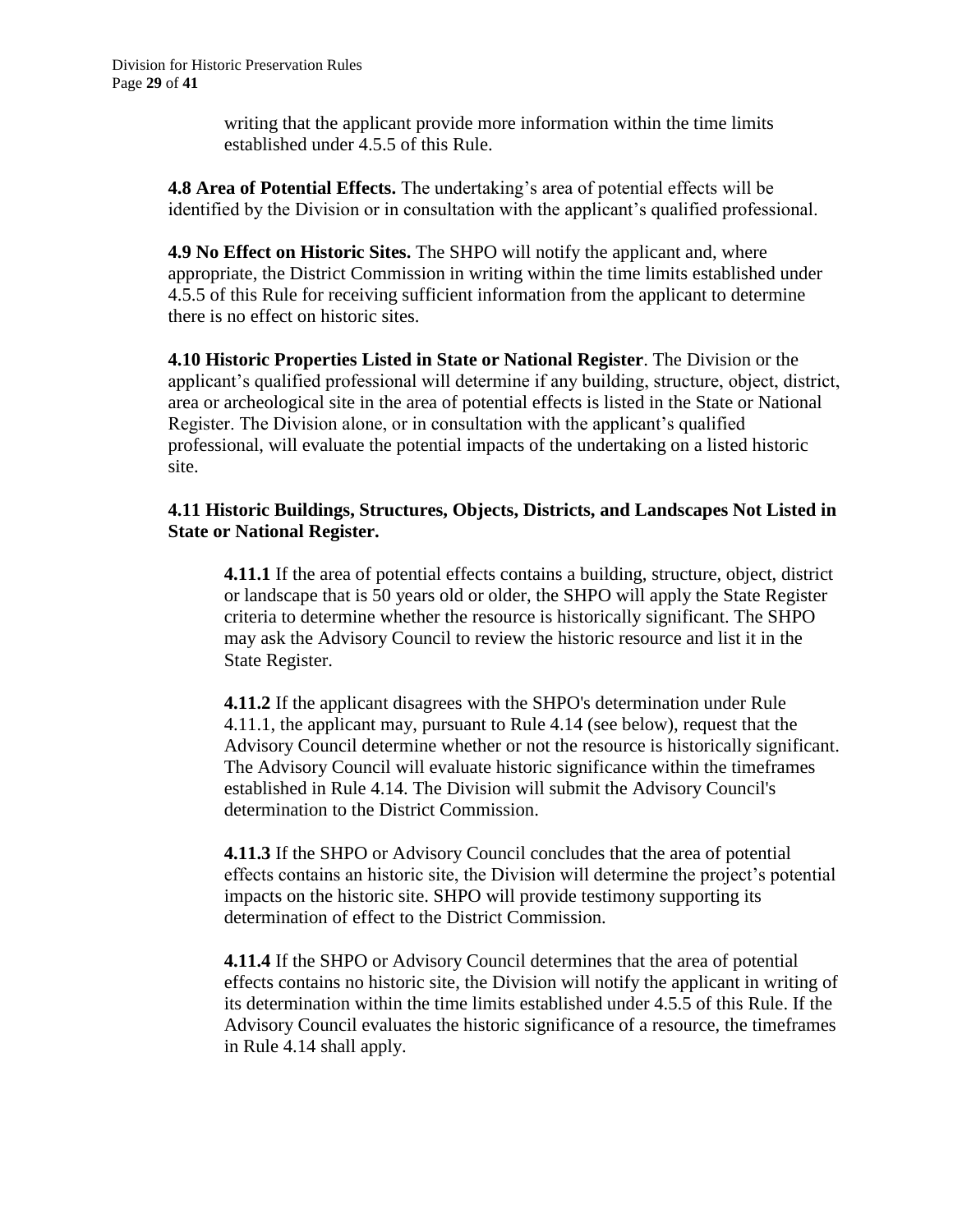**4.11.5** An applicant-landowner may request, under Rule 9, that the property be listed on the State Register. The consideration for listing shall follow Rule 9.4.

#### **4.12 Archeological Sites Not Listed in the State or National Register.**

A project's area of potential effects may contain as-yet-undiscovered historic sites that may be likely to yield information important in prehistory or history. Identifying historic sites may require research and archeological field investigation. The applicant must produce sufficient information for the District Commission to make a finding of fact and conclusion of law under 10 V.S.A.  $\S$  6086(a)(8).

The Division may gather initial information from an Archeological Resource Assessment, as outlined below. Alternatively, the applicant may, at its option, retain a qualified archeological professional to gather that information. If the Division's evaluation supports the need for an archeological field investigation, the SHPO may request the District Commission to require such action and that an applicant retain a qualified archeological professional to conduct it as outlined below. The applicant may voluntarily, retain a qualified archeological professional to conduct a field investigation without first being required to do so by the District Commission. All archeological studies must meet the SHPO's Guidelines for Conducting Archeological Studies in Vermont (on the Internet at:

http://www.historicvermont.org/general/Archeo\_guidelines\_final\_2002.pdf).

**4.12.1 Identifying archeological sites**. During its review process, the Division may identify an historically significant archeological site that has not been listed on the State or National Register, but may be considered an historic site as a result of testimony from the Advisory Council, Division, or duly authorized designee for purposes delineated in 10 V.S.A. §6001(9).

A number of steps are necessary to identify historically significant archeological sites. Some steps are completed concurrently; other steps are completed only if results of a previous step warrant further investigation.

## **4.12.1.1 Archeological Resource Assessment**

**4.12.1.1.1 Background Research**. Background Research includes, but is not limited to, review of the Vermont Archeological Inventory, historic maps, and any other relevant sources of information to identify archeological sites. Background Research may be completed either by the Division or the applicant's qualified professional.

**4.12.1.1.2 Applying predictive models and conducting Field Inspections**. Approved predictive models may be used to determine the likelihood of archeological sites existing within the project area. Application of a predictive model may be performed either by the Division or the applicant's qualified professional. If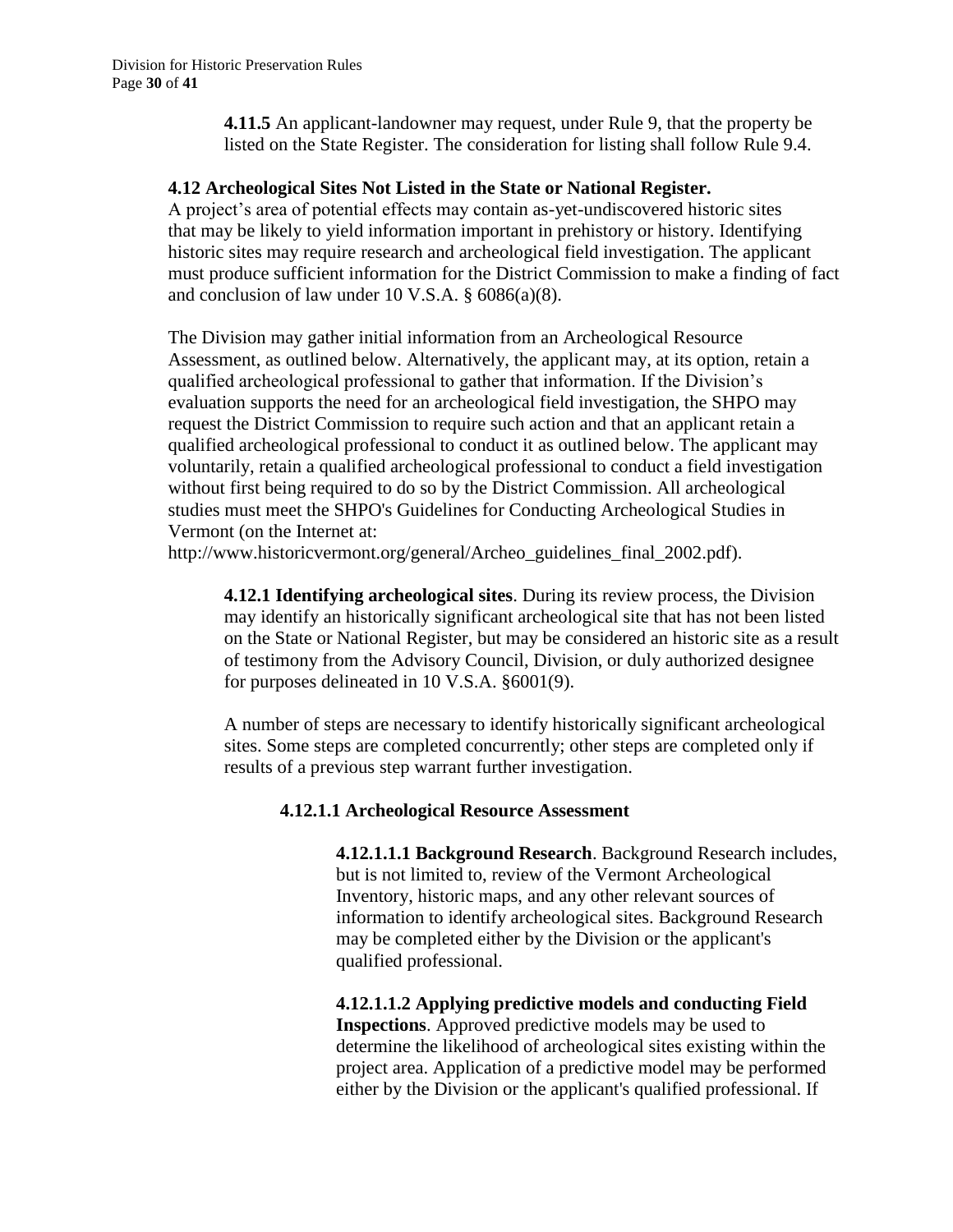such predictive models indicate a high likelihood that historically significant archeological sites exist in the project area, an archeological field inspection may be conducted by the Division or the applicant's qualified professional.

**4.12.1.1.3 No historically significant archeological sites**. If the SHPO determines that there are no historically significant archeological sites in the area of potential effects due to the low probability of encountering a site, the SHPO will notify the applicant and the District Commission in writing within the time limits established under 4.5.5 of this Rule.

**4.12.1.1.4 Information submitted by an applicant's qualified professional**. An applicant may submit to the Division a report prepared by its qualified professional documenting the background research, application of predictive models approved by the Advisory Council, and archeological field inspection. The report will meet the SHPO's Guidelines for Conducting Archeological Studies in Vermont. In such a case, the SHPO will determine and recommend in writing to the District Commission within 30 days whether or not the applicant's qualified professional should conduct an archeological field investigation pursuant to Rule 4.12.1.2.1.

#### **4.12.1.2 Archeological Field Investigation**

**4.12.1.2.1 Confirming presence of historically significant archeological sites**. If the Division determines, after the completion of an archeological field inspection, that the project area is likely to contain historically significant archeological sites that cannot be avoided and preserved in-place through appropriate measures, the Division may recommend to the District Commission further archeological investigations. The District Commission may then require the applicant to conduct an archeological field investigation. The purpose of the field investigation shall be to collect evidence sufficient for the District Commission to determine if an archeological site is historically significant. Although a District Commission has no control over an applicant's contractual arrangements, there is a reasonable expectation that in most cases the archeological field investigations will be completed within 120 days of the determination, except that an additional 30 days may be required when the determination is made during the months of November, December, January, and February.

## **4.12.3 Evaluating if an archeological site is historically significant.**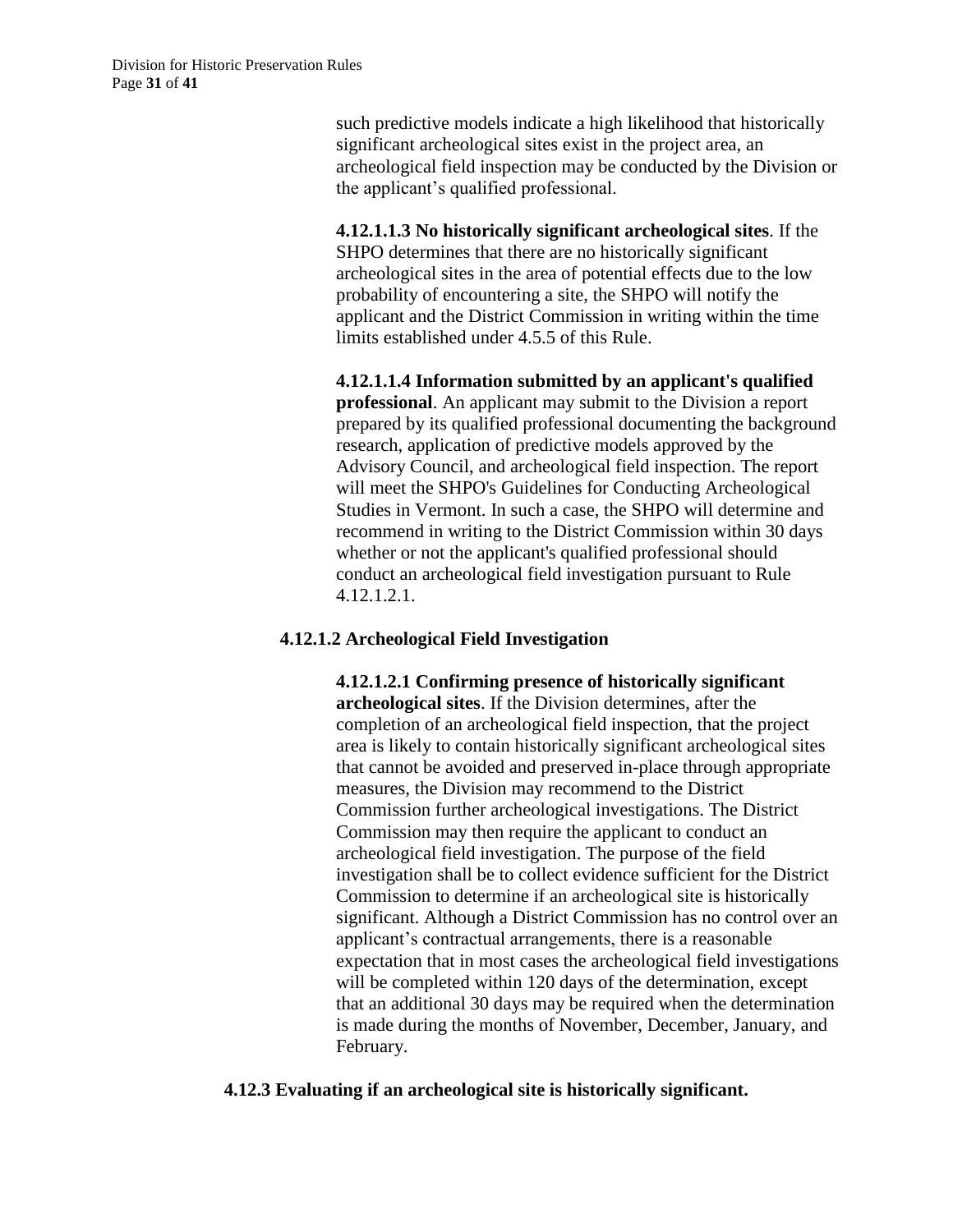**4.12.3.1**. Application of the State Register criteria. The historic significance of an archeological site is determined under the State Register criteria A, B, C, and/or D. Archeological sites are most often evaluated under Criteria A, C, and D as set forth in Rule 4.6.

**4.12.3.2** No historically significant archeological sites. If the SHPO determines that there are no historically significant archeological sites in the area of potential effects, the SHPO will notify the applicant and the District Commission in writing within 45 days of receipt of sufficient information to make such determination.

**4.12.3.3** When background research, predictive model, field inspections or field investigations provide sufficient evidence, the SHPO will apply the State Register criteria. A determination by the SHPO that the project area includes an archeological site which meets the State Register criteria means that the archeological site may be found is historically significant by the District Commission and the SHPO will submit evidence to the District Commission to that effect.

**4.12.3.4** Pursuant to 10 V.S.A. § 6088(b), if the District Commission makes a preliminary finding or any other communication suggesting there is no historic site within the project's area of potential effects and the Division disagrees, the Division then has the burden of persuading the District Commission there is an historic site and that the project will have an undue adverse effect on it.

**4.12.4 Winter field inspections.** If the evaluation occurs when the ground is frozen and/or the area has deep snow cover, the SHPO may inform the applicant that a field inspection will need to wait until weather conditions are appropriate and request that the field inspection be scheduled as soon as weather conditions permit.

**4.12.5 Management of Archeological Collections.** Archeological collections recovered in the course of field inspections or archeological field investigations are the property of the land owner. The state encourages the land owner to execute a deed of gift to the Division thereby enabling the collections to be deposited at the Vermont Archeological Heritage Center for care and management in perpetuity in accordance with the Division's policies and procedures. There are collections fees for collections recovered in the course of archeological investigations carried out under federal jurisdictions such as Section 106.

**4.13 Mitigation of Adverse Effects on an Historically Significant Archeological Site.**  In the event the applicant recommends to the SHPO mitigation measures and permit conditions before the SHPO has evaluated whether or not an archeological site is historically significant, the SHPO will evaluate the project's effects as set forth in Rules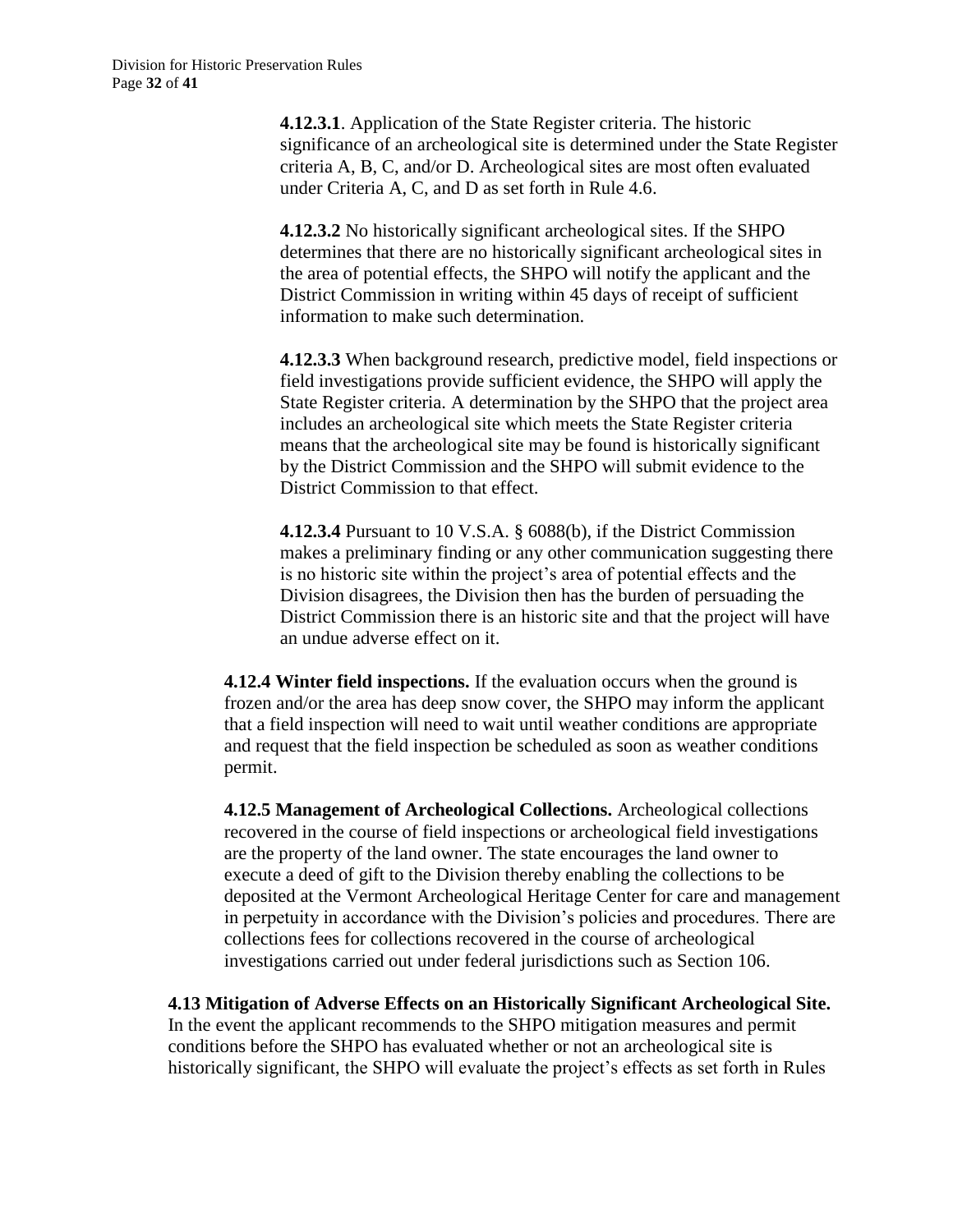4.15 through 4.20. Archeological site avoidance is the preferred option for mitigating an undue adverse effect.

**4.13.1** The SHPO and the applicant may agree at any time on measures the applicant will take to avoid or minimize the undertaking's effect on an archeological site. The SHPO or the applicant's qualified archeological professional will prepare a letter or stipulated agreement that describes in detail all mitigation measures to which the applicant and the SHPO have agreed. The SHPO or applicant will request that the District Commission recognize the letter or agreement and include the agreed upon measures as conditions in any permit that may be issued.

#### **4.14 Referral to the Advisory Council for Determination that a Resource is Historically Significant.**

**4.14.1 Applicant Request**. The applicant may disagree with the SHPO's evaluation that a resource is historically significant. The applicant may then write to the Chairperson of the Advisory Council requesting an evaluation of the resource and submission of testimony to the District Commission.

**4.14.2 SHPO and Advisory Council Request.** The SHPO or the Chairperson of the Advisory Council may ask the Advisory Council to evaluate the resource and determine if it is historically significant. The SHPO or the Chairperson of the Advisory Council may ask the Advisory Council to list the resource in the State Register pursuant to Rule 9.

**4.14.3 Notice of Advisory Council Meeting.** The Division will inform the applicant of the date, time and place of the Advisory Council's meeting for determining if the undertaking's area of potential effects contains an historically significant resource. The applicant must submit to the Advisory Council, at the Division's office, 9 copies of any information that the applicant wishes the Advisory Council to consider at least 15 days before the Advisory Council meeting. The SHPO in consultation with the Chairperson of the Advisory Council may waive the 15-day requirement in exceptional circumstances.

**4.14.4** The applicant, the SHPO and the Division may present pertinent information at the Advisory Council meeting about any buildings, structures, districts, objects, areas, or archeological sites in the area of potential effects.

**4.14.5** The applicant's qualified professional or other representative may present information to the Advisory Council on behalf of the applicant.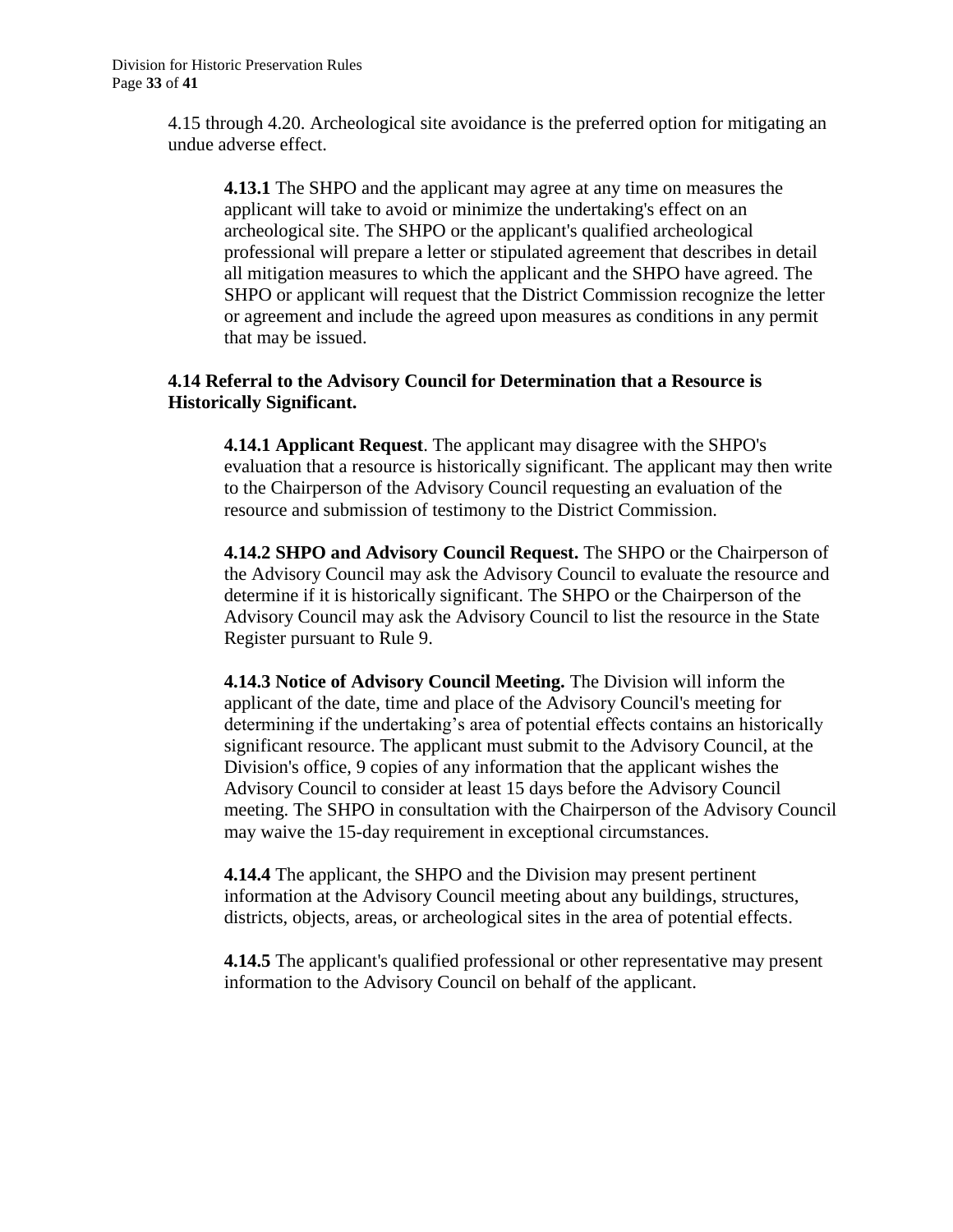**4.14.6** The Advisory Council will apply the State Register criteria to determine whether the area of potential effects contains an historic resource that is historically significant.

**4.14.7** The Advisory Council will deliberate and, unless it needs more information, will decide whether or not the area of potential effects contains an historically significant resource. The Advisory Council may list an historically significant resource in the State Register.

**4.14.8** If the Advisory Council needs more information for determining if the area of potential effects contains an historically significant resource, it will recess the agenda item to a future meeting. The Advisory Council will identify what further information is needed and who shall be responsible for providing it.

**4.14.9** Within 15 days after the Advisory Council has adjourned its meeting, the Division will send written notice to the applicant and, where appropriate, the District Commission of the Advisory Council's decision, or its need for more information.

**4.14.10** If the Advisory Council finds that the area of potential effects contains a historically significant resource, the SHPO shall determine the effect, if any, of the proposed undertaking, as set forth at Rules 4.15 through 4.20.

**4.14.11** If the Advisory Council determines that the area of potential effects contains no historically significant resource, the SHPO will inform the applicant and, where appropriate, the District Commission.

**4.14.12 Advisory Council Testimony.** If a party challenges a determination by the Advisory Council that a resource is historically significant or that an historic site exists within the project's area of potential effects, the Advisory Council may select an Advisory Council member to provide testimony on its determination to the District Commission.. Alternatively, the Advisory Council may delegate its role in accordance with Rule 4.5.4 to the SHPO or Division to provide testimony on its behalf.

## **4.15 Evaluation of Effect on an Historic Site.**

The SHPO will evaluate and prepare testimony on whether the proposed undertaking will have any effect (as defined in Rule 4.1.5) on the historic site; whether the effect, if any, will be adverse (as defined in Rule 4.1.1); whether the adverse effect, if any, will be undue (as defined in Rule 4.1.21); and whether measures may be taken to effectively mitigate the undue adverse effect to the extent that it is no longer undue. The SHPO's evaluations shall be submitted to the District Commission for a final determination.

**4.15.1** The SHPO shall use the Secretary of the Interior's Standards for Rehabilitation (Standards) and accompanying Guidelines to determine adverse effect to buildings, structures, historic districts and areas.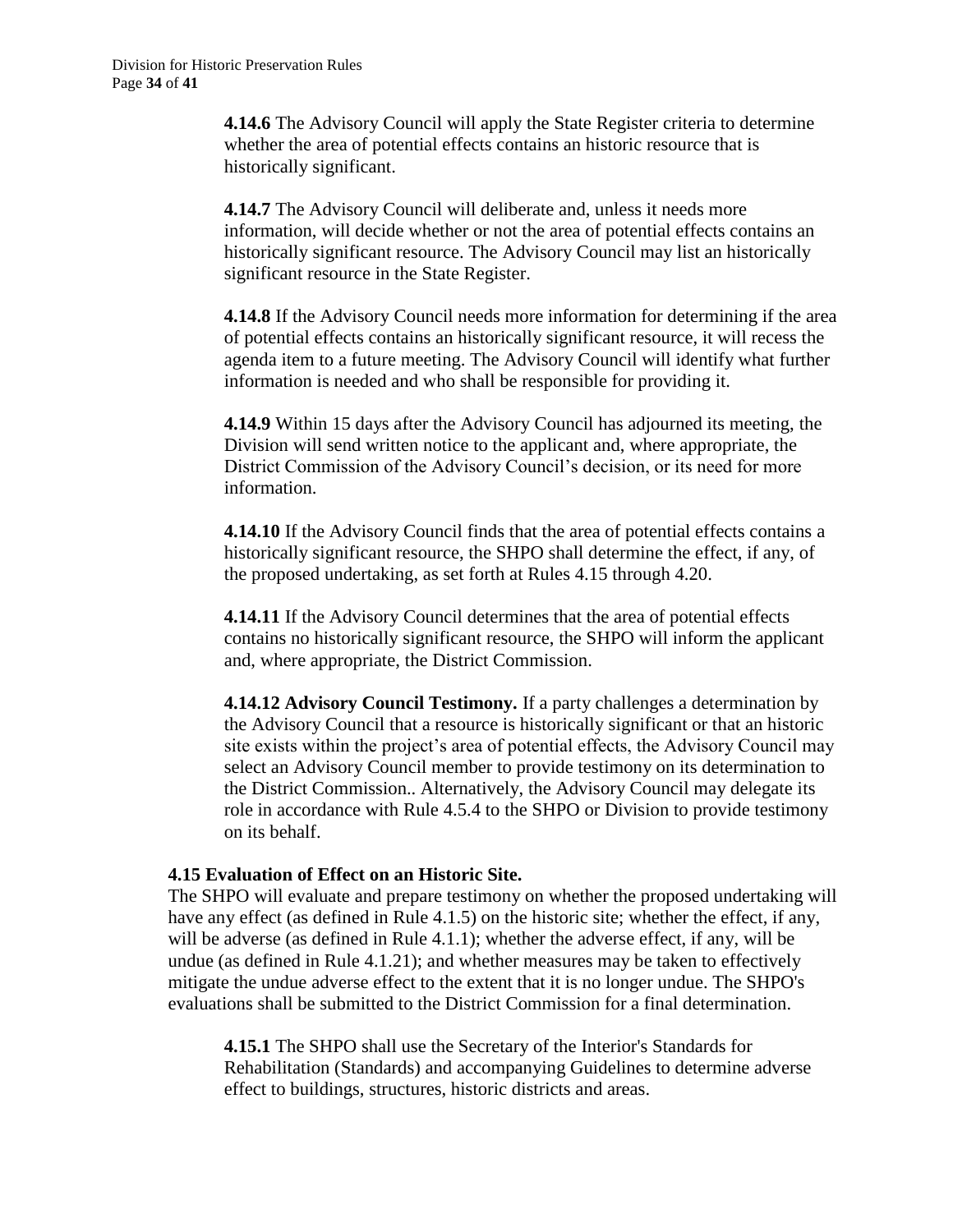**4.15.2** The SHPO shall notify the applicant of his or her determination within 45 days of receiving sufficient information in accordance with the time limits in Rule 4.5.5 to make the determination, unless Rule 4.15.3 applies.

**4.15.3** In cases when the Advisory Council finds that the area of potential effects contains an historically significant resource, the SHPO will determine the undertaking's effect on it. The SHPO will notify the applicant in writing of his or her determination within 15 days of the Advisory Council's decision.

### **4.16 Determination of No Adverse Effect on Historic Buildings, Structures, Districts and Landscapes.**

**4.16.1** The SHPO applies the criteria of adverse effect, as defined in Rule 4.1.1. If appropriate, and if the historic site is a building, structure, district, or landscape the SHPO will apply the Secretary of the Interior's Standards (Standards). Where the SHPO determines an undertaking has no adverse effect on an historic site, the SHPO will notify the applicant in writing.

**4.16.2** The SHPO will make a determination of no adverse effect where the historic site is a building, structure, or district, and proposed plans meet the Standards to result in no adverse effect.

#### **4.17 Determination of No Adverse Effect on Archeological Sites.**

**4.17.1** A determination of no adverse effect on an historically significant archeological site can be achieved if conditions are stipulated that will result in no adverse effect. The Secretary of the Interior's Standards for Rehabilitation do not apply on historically significant archeological sites.

## **4.18 Determination of No Adverse Effect with Conditions.**

**4.18.1** The SHPO may find that the undertaking as proposed will be adverse, and if applicable, does not meet the Standards. In that case the SHPO may recommend to the District Commission that the applicant make changes or take steps to identify alternatives to the proposed project. The SHPO may recommend the applicant hire a qualified professional to identify alternatives. The SHPO may negotiate with the applicant to find a way to modify the undertaking to avoid an adverse effect, and if applicable, meet the Standards. See also Rule 4.13.

#### **4.19 Determination of Adverse Effect.**

**4.19.1** If the SHPO determines that the undertaking will result in an adverse effect as defined in Rule 4.1.1, the Division will inform the applicant in writing in accordance with the time limits set out in Rule 4.5.5.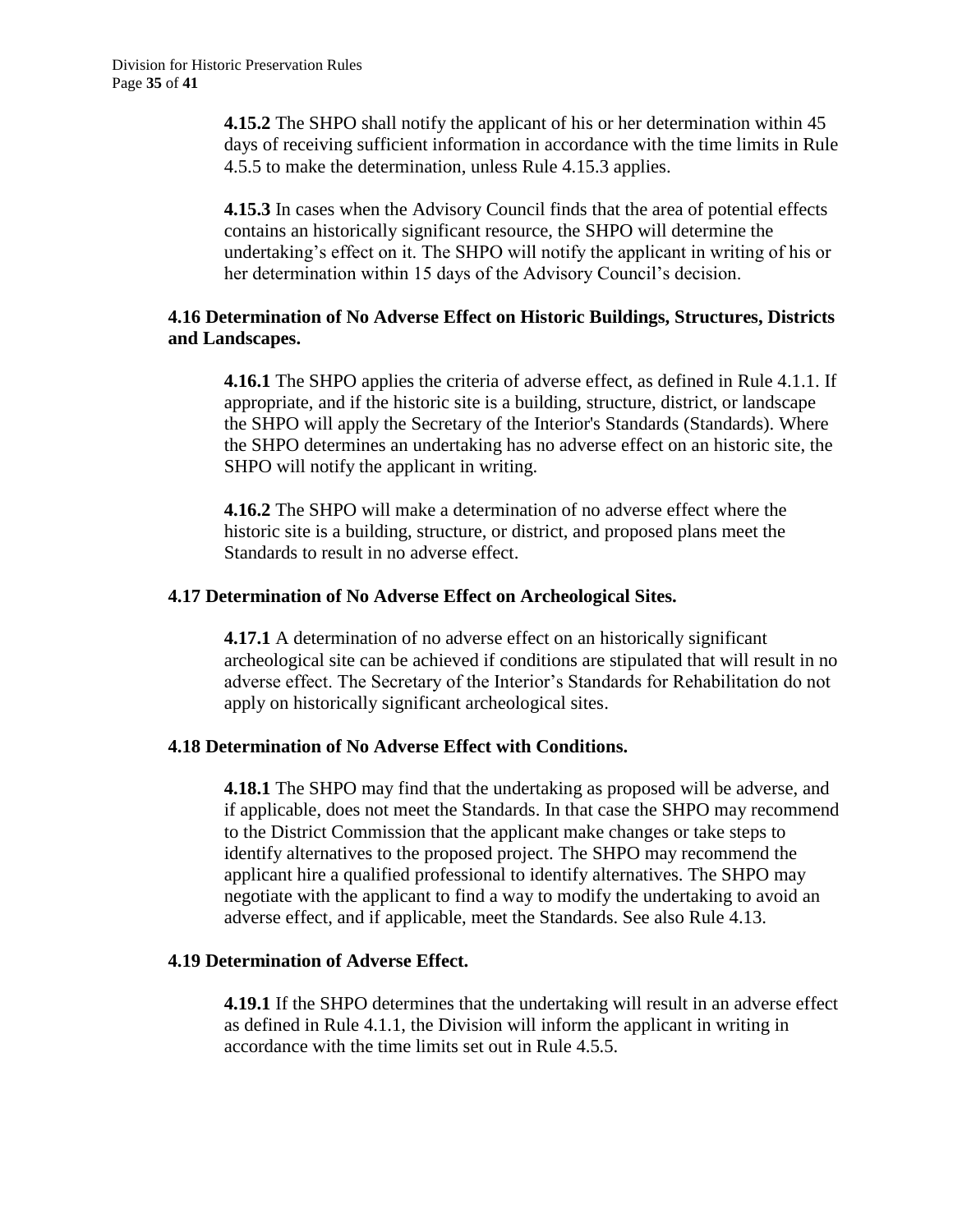**4.19.2** The applicant may notify the SHPO with proposed written changes, alternatives, or measures to mitigate the adverse effect of the undertaking.

**4.19.3** If the SHPO concurs with the applicant's proposed changes, alternatives, or mitigation measures to eliminate or reduce the adverse effect, the SHPO will inform the District Commission in writing within 15 days of receiving this information and the SHPO will request that the District Commission recognize the agreement and include such measures as conditions in any permit issued.

**4.19.4** If the applicant and the SHPO do not agree on mitigation measures to eliminate or reduce the adverse effect, the SHPO will notify the District Commission in writing and may recommend specific project changes, alternatives or mitigation measures that must be included as conditions in the permit to eliminate or reduce the adverse effect to an Historic Site.

#### **4.20 Determination of Undue Adverse Effect.**

**4.20.1** Undue adverse effects identified by the SHPO may be eliminated or reduced through appropriate mitigation measures. Undue adverse effects that cannot be mitigated through appropriate measures remain "undue."

**4.20.2** In cases in which the SHPO makes a determination that the undertaking will result in an undue adverse effect, SHPO may recommend to the District Commission in writing that it make the same finding and conclusion.

## **Rule 8. PROCEDURES FOR UNDERTAKING A STATEWIDE SURVEY: THE VERMONT HISTORIC SITES AND STRUCTURES SURVEY AND THE VERMONT ARCHEOLOGICAL INVENTORY.**

(Reserved)

## **Rule 9. THE STATE REGISTER OF HISTORIC PLACES.**

Rule 9 addresses the roles and responsibilities of the Division for Historic Preservation (Division), the State Historic Preservation Officer (SHPO), the Vermont Advisory Council on Historic Preservation (Council) and the public in carrying out the State Register of Historic Places program, as set forth in the Vermont Historic Preservation Act (VHPA), 22 V.S.A. §§  $723(a)(1) - (3), 723(11), 742(a)(1),$  and  $742(a)(4)$ .

The VHPA directs the SHPO to adopt standards for the listing of a property on the State Register, and to prepare and maintain the State Register. The law also requires a public notice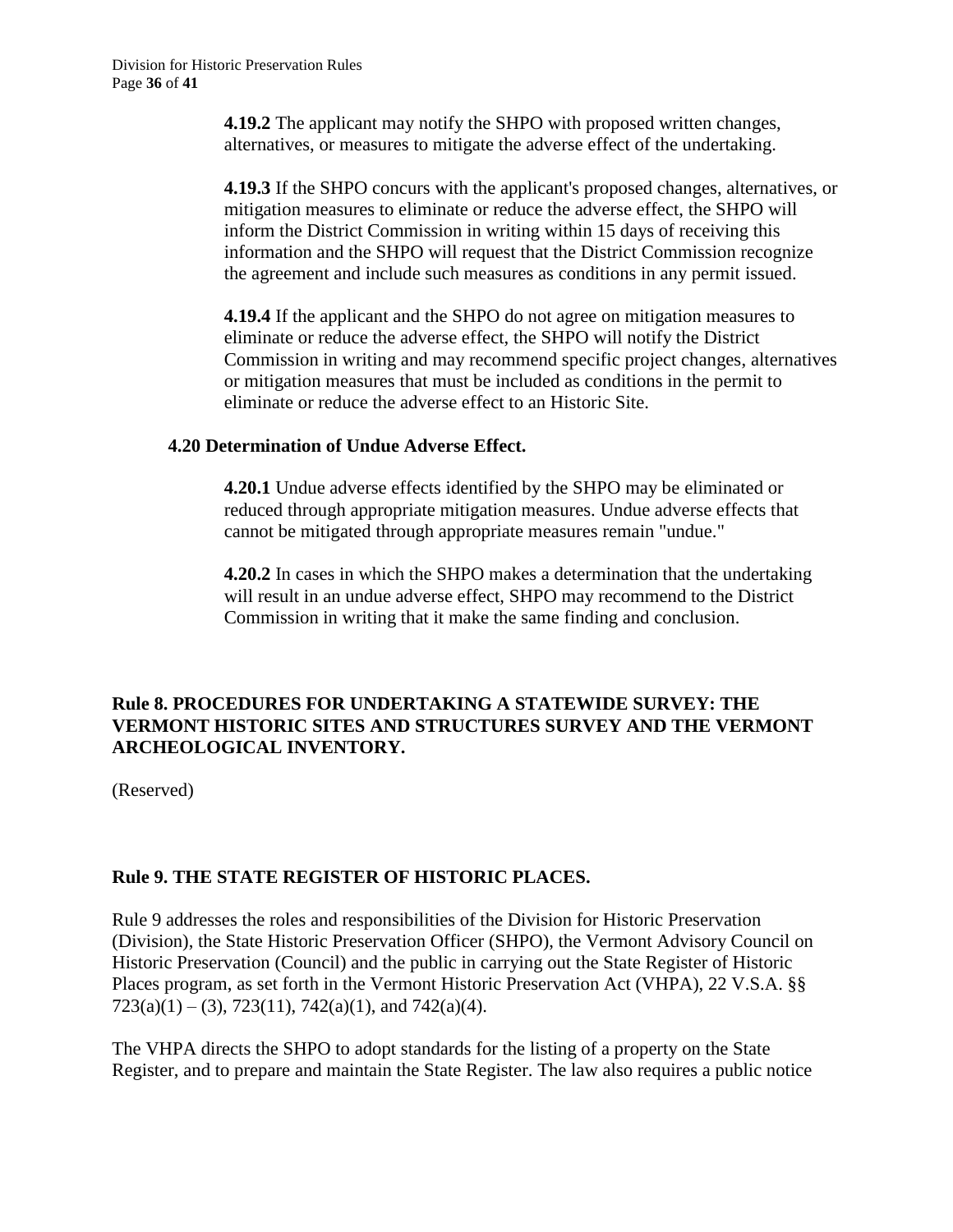Division for Historic Preservation Rules Page **37** of **41**

policy for the owners of properties being considered for inclusion in the State Register. The Advisory Council must approve nominations to and removals from the State Register.

Inclusion in the State Register is one threshold for consideration as an historic site under Criterion 8 of Act 250, a threshold for possible protection of properties owned, funded or permitted by the State of Vermont, a criteria for increased flexibility in application of state building and accessibility codes, and a threshold of historic significance often used by municipalities in planning documents and ordinances. In general, State Register designation or eligibility is an indication that a property is worthy of preservation.

**9.1 Types of Listings.** Properties may be listed on the State Register as historic buildings, structures, objects, complexes, districts or cultural landscapes, and as archeological sites, complexes, districts or cultural landscapes.

**9.2 Criteria for Listing.** The SHPO may adopt criteria for the State Register consistent with criteria for the National Register, as authorized by 22 V.S.A. § 723(a)(2). The criteria address the same areas of potential significance as those found in the National Register: historic significance; architectural and engineering merit; association with important persons of the past; and ability to yield information important to prehistory or history. The SHPO has adopted the criteria of the National Register of Historic Places as the State Register criteria. State Register properties may be significant at a local, state, or national level.

**9.3 Correspondence with National Register Listings.** Properties that are listed on the National Register are thereby also included in the State Register, with no further action required. Properties that are determined eligible for the National Register are thereby also determined eligible for the State Register.

## **9.4 Procedure for Listing in the State Register.**

**9.4.1** The SHPO and the Division may propose properties to the Council for consideration for the State Register when VHSSS or VAI projects are completed, when an owner requests nomination, when an evaluation is needed for regulatory purposes under Rule 4, when undertaking publication of regional or topical resource inventories, or when otherwise appropriate.

**9.4.1.1** Municipalities, Certified Local Governments, or other groups representing a broad public interest, like a neighborhood organization or historical society, may request consideration of groups of buildings or archeological sites as historic districts.

**9.4.1.2** If the SHPO declines to schedule a property for consideration by the Council, a property owner may make a request for consideration directly to the Chairperson of the Council, who will decide whether the Council will consider the property.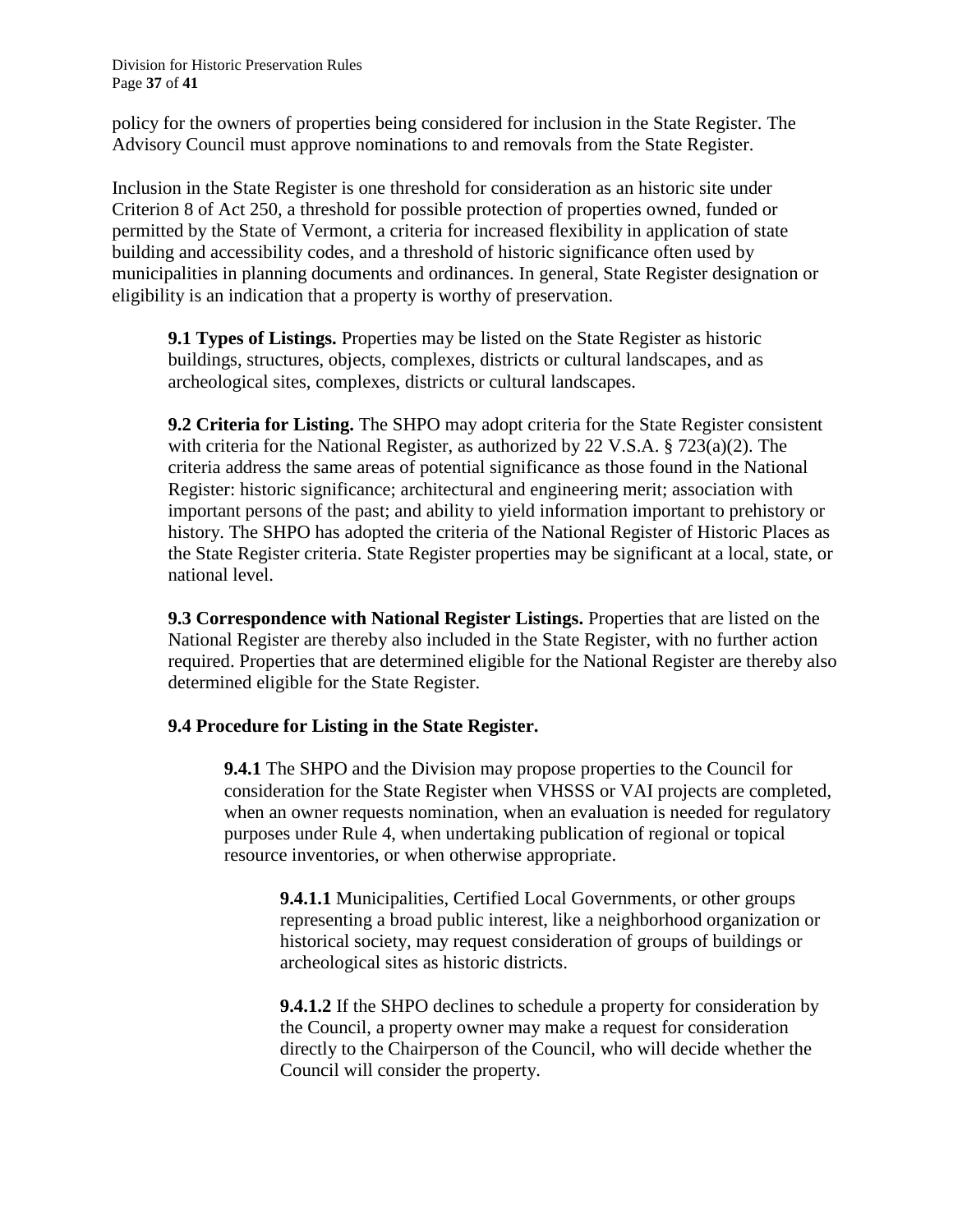**9.4.2** The SHPO and the Division shall present information to the Council that describes the resource and its significance. The information may be presented in a completed VHSSS or VAI form, an Historic Preservation Review Form, or other appropriate format. Relevant information supplied by the property owner, municipality, CLG, or other interested party shall be included with the information presented to the Council.

**9.4.2.1** If the Council does not have enough information to make a decision, they may ask the Division, the owner or other party to supply additional information.

**9.4.3** The Council may list a property on the State Register by a majority vote of the Council.

**9.4.4** The Council may determine by general consensus that a property is eligible for the State Register. A formal vote is not necessary.

**9.4.5** If the Council is reviewing a property related to a proposed Act 250 project, Rule 4.9 shall apply.

**9.4.6** The Council may reconsider a listing or eligibility decision when new information becomes available.

**9.5 Public Notice of Consideration for Listing.** Pursuant to 22 V.S.A. § 723(11), the Division shall notify affected property owners and the legislative body of a municipality that a property is being considered for inclusion in the State Register. The Division shall follow its adopted "State Register of Historic Places Public Notice in Review and Designation" policy and implementation guidelines, including a provision that the Division hold a public hearing if the affected municipality requests a hearing.

**9.5.1** All properties listed on the State Register at the time of the adoption of this Rule shall be deemed to have met the requirements of this Rule.

**9.6 Removal from the State Register** If a resource loses its historic integrity and changes to the degree that it no longer meets the State Register criteria, it may be removed from the State Register. The SHPO, the property owner, or the Council may initiate consideration for removal. The Council shall review information on the resource and may remove it, by majority vote.

## **Rule 10. THE NATIONAL REGISTER OF HISTORIC PLACES**

**10.1 Federal Process**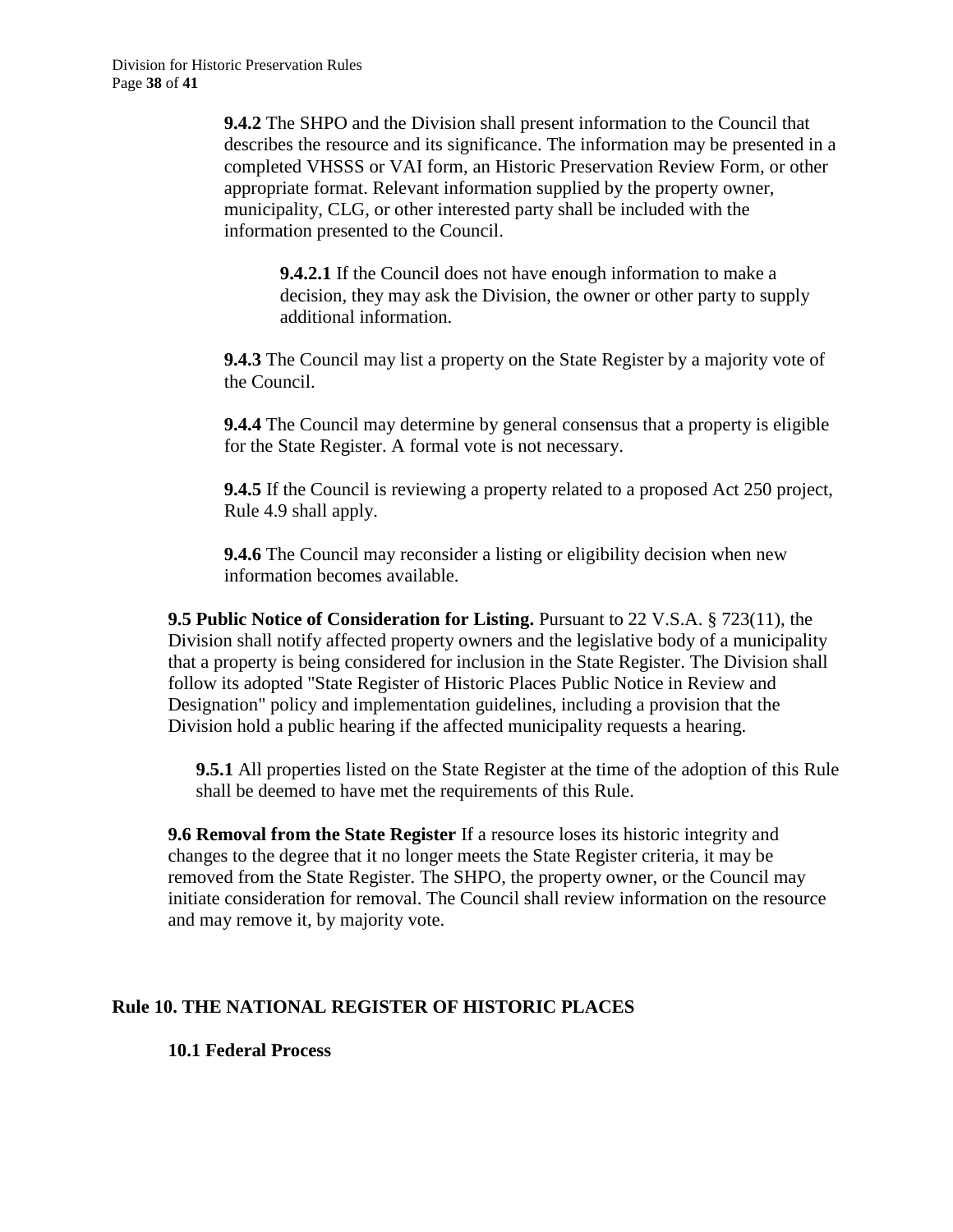Under federal law and the Vermont Historic Preservation Act (VHPA), 22 V.S.A. §§ 742(a)(1) and (5), the Division and the Vermont Advisory Council on Historic Preservation (Council) administer for Vermont the National Register of Historic Places, a federal program of the National Park Service (NPS). Detailed federal regulations for the National Register program are found in 36 CFR 60, a section of the Code of Federal Regulations that is available at most large libraries and on the internet.

The federal regulations include definitions, criteria for evaluation, information on the effects of listing, nomination requirements and procedures, public notice provisions, appeal procedures, and provisions for removal of properties from the Register. Nominations are reviewed by the Division, after which adequately documented nomination forms are reviewed and approved by the Vermont Advisory Council on Historic Preservation. In municipalities that are Certified Local Governments, the CLG commission and chief elected local official review and approve all nominations for historic properties within the municipality before they are submitted to the Advisory Council and NPS. The Division then submits nominations to NPS for review and official listing in the National Register. All property owners and the chief elected local official are notified and given an opportunity to comment on nominations. If the majority of private property owners of a property or historic district object to nomination, the property or district is reviewed by NPS for National Register eligibility but is not entered on the Register.

**10.2 Preliminary Review** The SHPO may request the Council's preliminary opinion on the eligibility of a property for the National Register.

## **10.3 Public Notice of Consideration for Listing**

**10.3.1** Pursuant to 36 CFR 60, the Division shall notify property owners and the chief elected local official of a municipality that a property is being considered for nomination to the National Register.

# **Rule 12. VERMONT ADVISORY COUNCIL ON HISTORIC PRESERVATION**

This rule describes the duties, responsibilities and procedures of the Vermont Advisory Council on Historic Preservation (Council), as laid out in the Vermont Historic Preservation Act (VHPA) and the federal rules (36 CFR 61) implementing the National Historic Preservation Act (NHPA). The Council serves as the State Review Board required by the NHPA. This rule succeeds and replaces the By-Laws previously adopted by the Council on January 17, 1979.

**12.1 Appointments.** The Council shall consist of seven members, appointed by the governor, who have a demonstrated competence, interest, or knowledge in historic preservation. At least four of the members shall fulfill the professional requirements of the National Park Service in history, prehistoric and historic archeology, architectural history, and historic architecture, as codified in 36 CFR 61.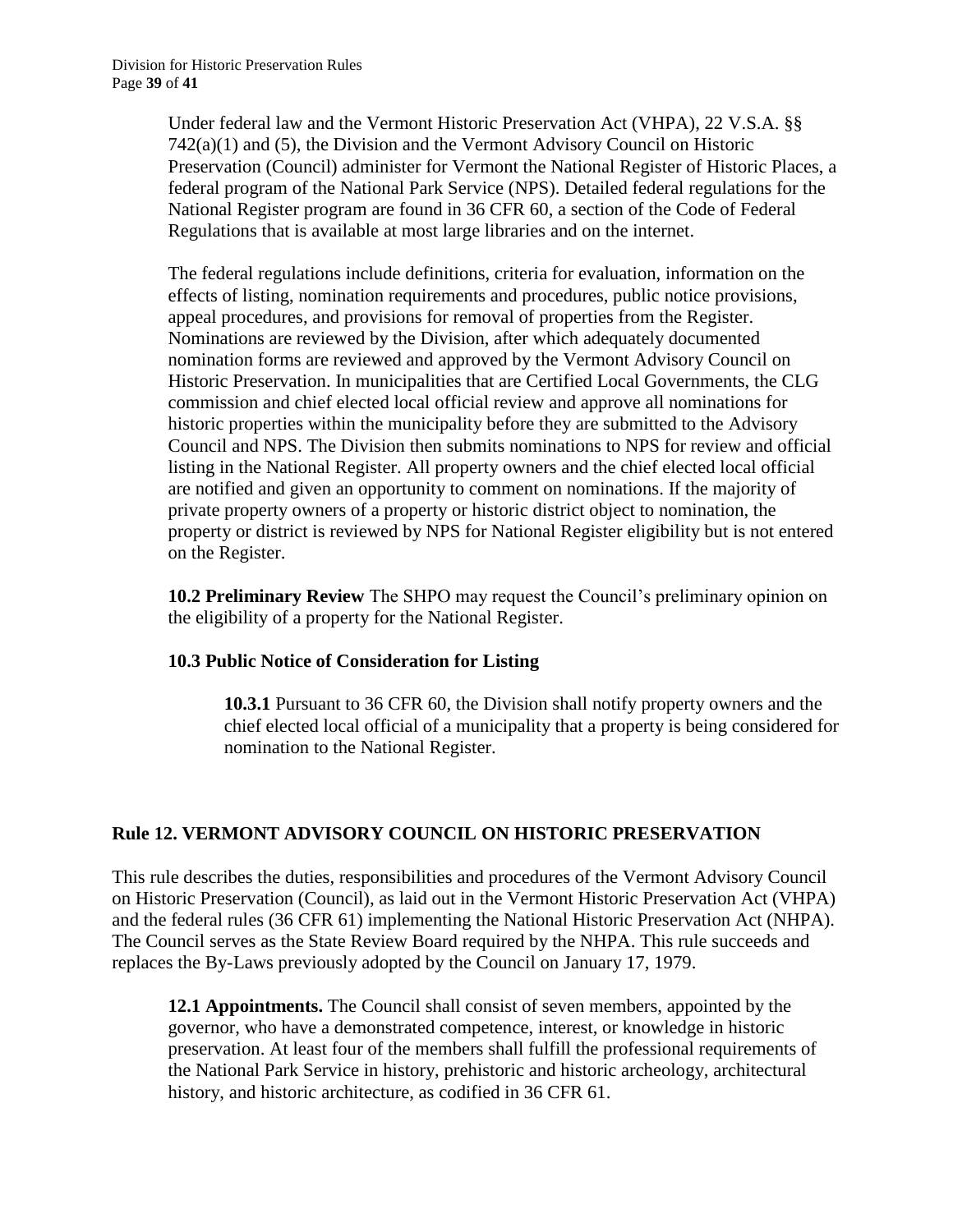**12.2 Terms.** The members shall serve for terms of three years or until their successors are appointed.

**12.3 Meetings.** The Council shall meet at least three times a year, ordinarily on a monthly basis as determined by the Council. The Council shall follow the Open Meeting Law, 1 V.S.A. §§ 310-314, as amended.

**12.4 Election of Officers.** Council officers shall be Chairperson, Vice-Chairperson, and Secretary. The Chairperson and the Vice-Chairperson shall be elected at the annual meeting, held in the month of March. The Secretary shall be a Division staff person designated by the State Historic Preservation Officer.

**12.5 Duties of Officers.** The Chairperson shall preside at all meetings and perform such other duties as are usual to the conduct of the office or are assigned by the Council. The Vice-Chairperson shall act in the absence of the Chairperson. The Secretary shall keep minutes of the meetings, shall send out notices of the time and place of meetings as required, and shall issue public information material authorized by the Chairperson or the SHPO.

**12.6 Rules of Procedure.** The meetings shall proceed in accordance with Robert's Rules of Order, as interpreted by the Chairperson.

**12.7 Conflict of Interest.** Members shall follow the Vermont State Executive Code of Ethics.

**12.8 Compensation for Members.** Members of the Council shall be compensated and shall receive their actual and necessary expenses as set forth at 32 V.S.A. § 1010.

**12.9 Duties and Powers of the Council.** The Council has the following duties and powers, as assigned in the VHPA:

**12.9.1** approve nominations to and removals from the State and National Registers of Historic Places as outlined in Rules 9 and 10.

**12.9.2** review and approve the Vermont Historic Sites and Structures Survey and the Vermont Archeological Inventory as in accordance with 22 V.S.A. § 742(a)(2).

**12.9.3** review and approve the content of the state historic preservation plan annually in accordance with the Division's schedule requirements.

**12.9.4** review and recommend projects to receive federal and state grants for historic preservation, including approval of criteria used for such grants programs.

**12.9.5** review state undertakings that may affect historic properties.